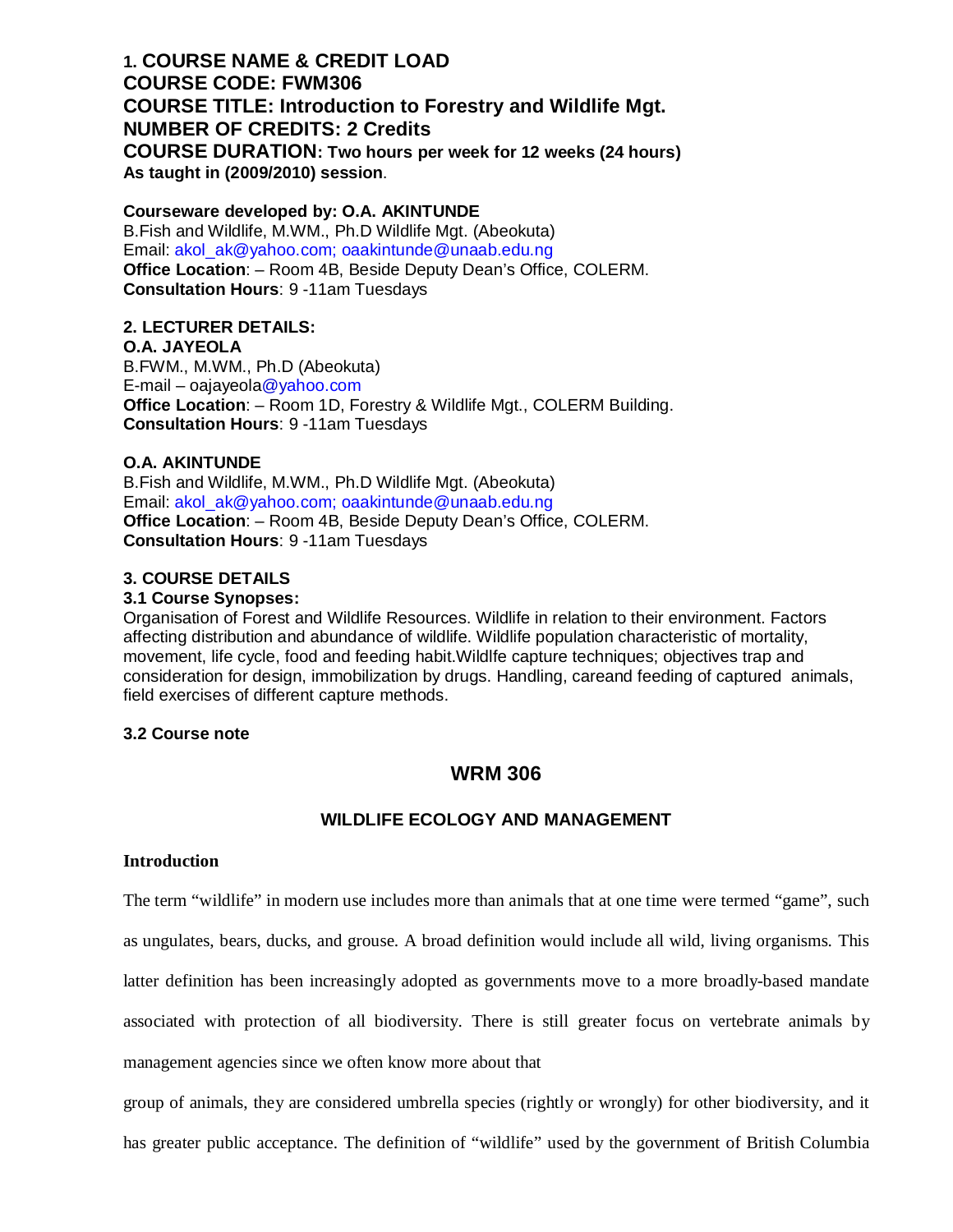(BC) to date includes all vertebrates (excluding fish in most cases) as well as endangered and threatened species. A more workable definition in the context of this chapter is that it includes terrestrial vertebrates including mammals (excluding marine mammals), birds, amphibians, and reptiles. BC has a large percentage of the wildlife species found in Canada, although our total diversity is still small relative to more southern regions. The province covers nearly 1 million km2, and has an enormous biogeographic variation in ecoregions due to variation in climate, topography, etc. BC is home to over 440 species of terrestrial wildlife (~250 species of birds, 142 mammals, 22 amphibians, and 18 reptiles). Of those species, about 340 are forest dependent for some portion of their life cycle. The number of vertebrates that regularly occur in the province swells to about 630, when seasonal migrants are included. Over 147 species (or subspecies) of our terrestrial vertebrates are considered to be threatened or endangered (on our provincial red or blue lists). Management – ultimately a wildlife manager or a forester can usually only affect habitat type (condition) and supply. There may be occasions when more direct interventions to increase or decrease numbers of particular vertebrates may be necessary, but usually we are concerned with providing habitat that can meet a number of common needs for a range of wildlife species. Habitat refers generally to the areas used by particular species of wildlife. We refer to management at a very large scale as a coarse filter approach, i.e. that for many species some amounts of protected area and some diversity of habitats in managed forests will be sufficient to meet their needs. A successful manager is one that is able to predict accurately the outcome of a specific management action. Prediction is an important aspect of scientificallybased management, as we prefer to be able to say that such-and-such an action will result in a specific change in the population size of a particular animal. To make such predictions we need to know the habitat requirements of a species, the limitations on its populations, and its interaction with other species in the food web. Predictions are based on previous studies and management experiments in which specific hypotheses were tested to determine the mechanisms leading to a particular change. The ability to predict provides certainty to management decisions, allows for effectiveness to be carefully evaluated, and permits the consideration of alternate actions. Where outcomes do not match predictions, we can revise our predictive model and re-evaluate, the heart of adaptive management. A person responsible for wildlife management has to provide for a number of requirements of species. Individuals need to be able to have habitat in adequate supply to provide for their food supply (and that of their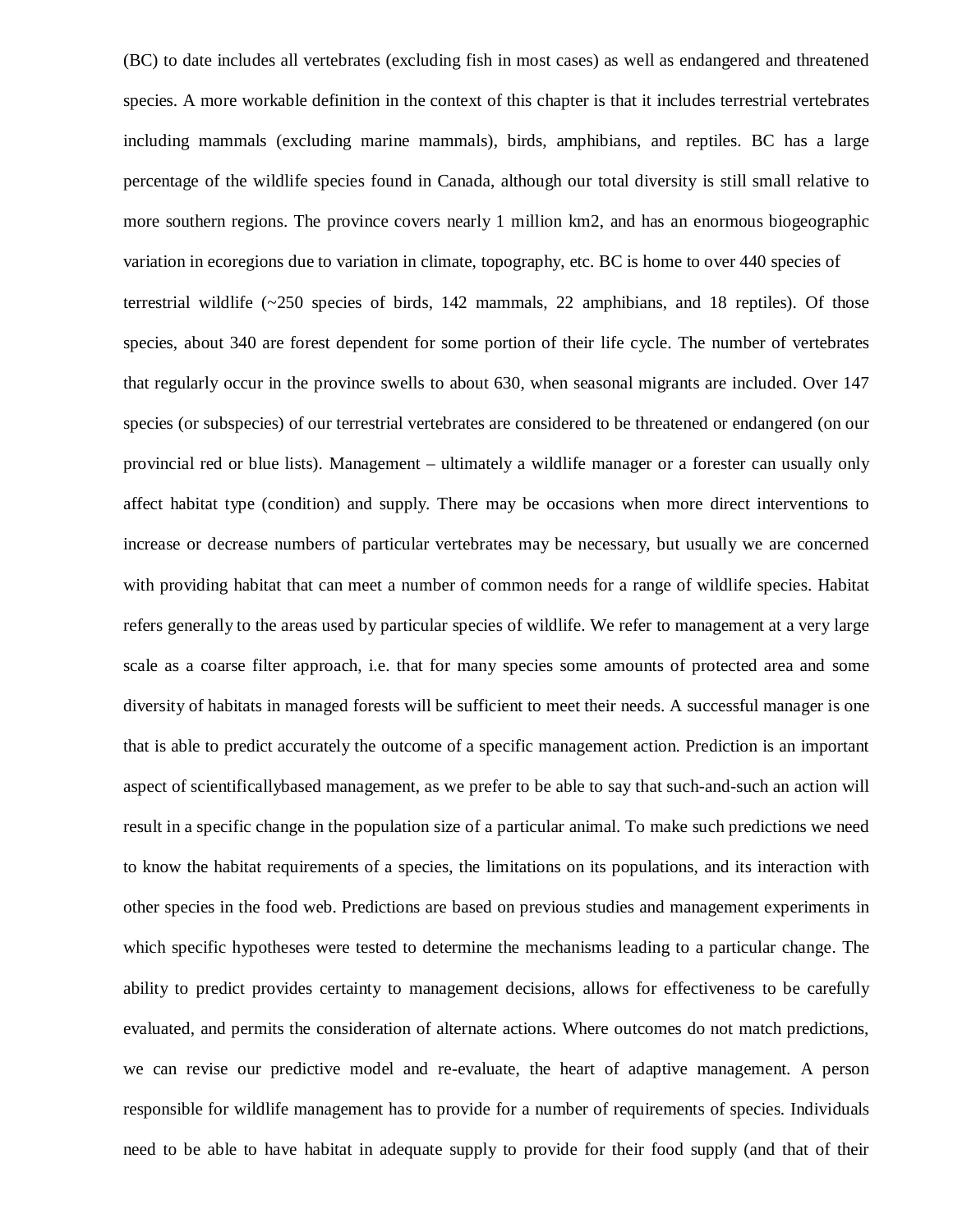offspring), places where they can avoid predators, areas to avoid the high metabolic costs associated with surviving extreme conditions of winter and summer, and habitat for reproduction (e.g. nest sites, denning areas, mating areas, etc.). It is also critical that populations of sufficient size are maintained that prevent populations from experiencing the threats of local extinction associated with low numbers, genetic inbreeding, and lack of mates. All these requirements generally point to the maintenance of habitat, broadly defined, which is something a land manager has a large influence on. Direct management through culling and special protection are much more involved and problematic, and should be the approach of last resort. This chapter is divided into a series of sections on the needs of individual animals, population dynamics and community interactions, and examples of practical means of providing for particular wildlife species. Having good information on the numbers of individuals in a population and the trends in those numbers is the basis upon which decisions are made, and so there is a section at the end reviewing methods for estimation of numbers.

## **The individual animal**

All individuals have several common needs, to eat, to avoid being eaten, and to reproduce. Animals find solutions to these needs in a variety of ways and foresters need to be able to provide for those needs at the stand and forest level. Typically this is through habitat management, either protection, creation, maintaining connectivity, or other active interventions.

### *Food, nutrition, and energy balance*

Animals need to find sufficient food to support their basal metabolism (maintaining cellular functions, regulating body temperature, keeping heart, brain and lungs functioning, etc), growth, activity, and reproduction. Food varies in space and time (e.g. seasonally, between years). They need to be able to get enough food energy to maintain their body temperature and key physiological functions, and if there is more they can use that energy to grow and reproduce. Some foods are more digestible than others, and we can divide animals into three categories, herbivores (plants as food), carnivores (other animals as food), and omnivores (eat plants and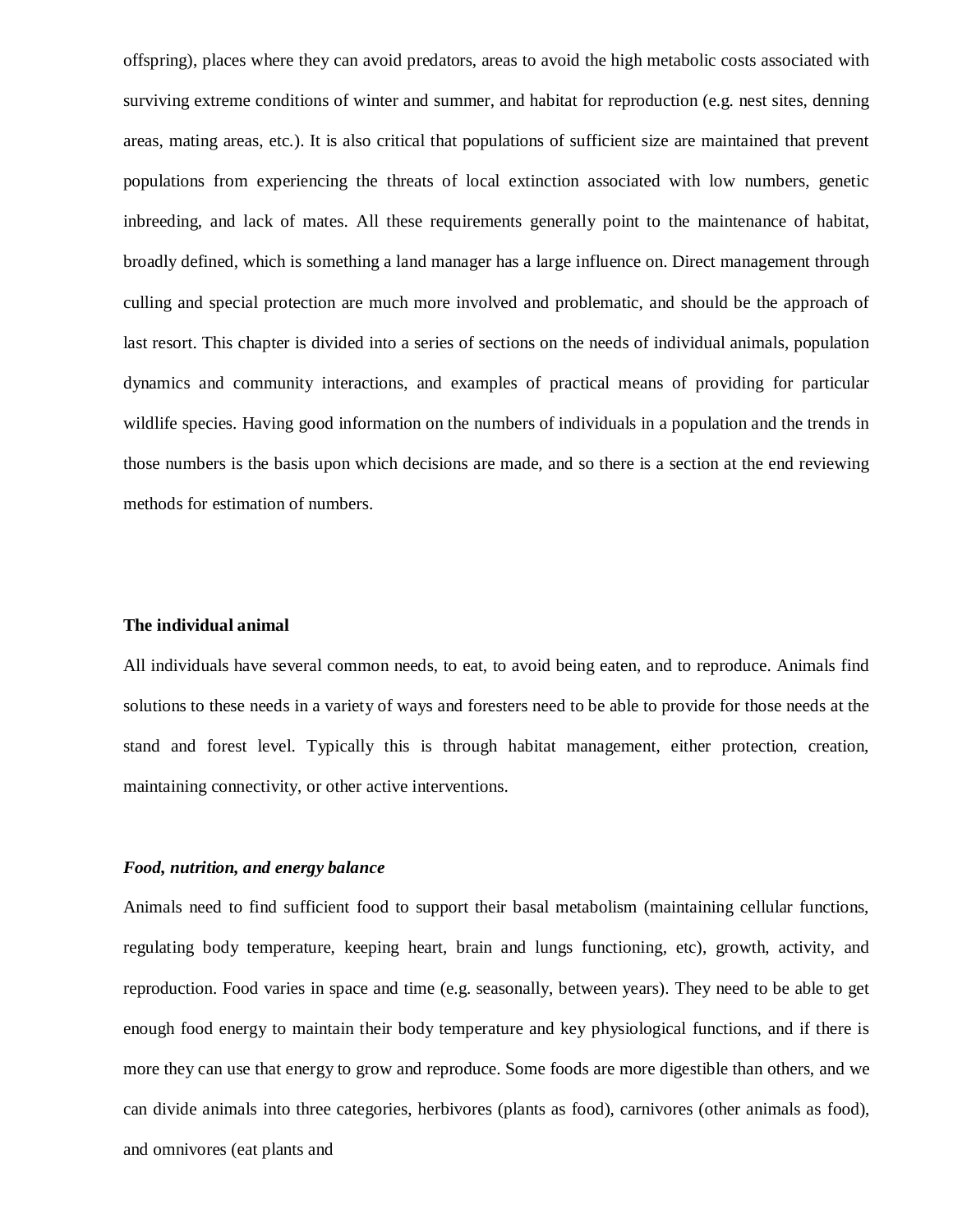animals). Strictly speaking, all animals are incapable of digesting cellulose, the primary constituent of plants, and therefore have to rely on specialist microbes to digest cellulose for them (either ruminants such as deer, moose, sheep, etc. Or hindgut fermenters such as rodents and rabbits). Herbivores are often described as browsers (feeding on woody tissue and leaves) or grazers (eating grasses and herbs), although many species do both. Herbivores also include species that feed on seeds and fruits, such as many birds. Acquiring energy from food is a regular activity for animals, and takes up a large portion of their lives. However, energy intake is not the only goal for most animals since they need specific nutrients that they may not be able to get solely from their regular food. For instance, calcium is a nutrient important to bone and teeth, antlers and horns, as well as for neural signalling and other physiological processes. Given that antlers (deer family: mule deer, white-tailed deer, moose, elk, caribou) are deciduous (drop off annually) and can weigh several kg, an individual needs to gain a considerable amount of calcium each year (the horns of Bovidae – sheep, goats, bison, are permanent and continue to grow through life). Calcium may be scarce in some places and animals may have to find it in "salt licks" where higher concentrations are found in the soils or rock outcrops. They can also get it from gnawing on bones and egg shells. Having a balanced diet may depend on getting all of the essential nutrients and vitamins, and not just energy intake. Therefore, protection of sites such as "salt licks" will be important to wildlife management. The metabolism of an organism varies seasonally. Birds and mammals maintain a relatively constant body temperature and there are a number of ways to reduce the magnitude of the difference between body temperature (Tb) and temperature of the surrounding environment (ambient temperature – Ta). The difference between Ta and Tb will determine how much body heat could be lost (or needs to be lost if it is too warm). Thus, when it is cold an animal may have to increase their metabolic

rate substantially to maintain their body temperature, requiring a large amount of energy. To reduce the temperature differences animals can use habitat (shelter from wind, shelter from rain or snow, thermal protection from long-wave radiation by being under closed canopy) or physiological means (thicker fur, insulating fat, raising of fur or feathers). Many animals that do not migrate and remain active through the winter are unable to maintain their body weight because of the high costs of keeping warm, low amounts of food available during winter, and the generally low quality of food available in winter (especially for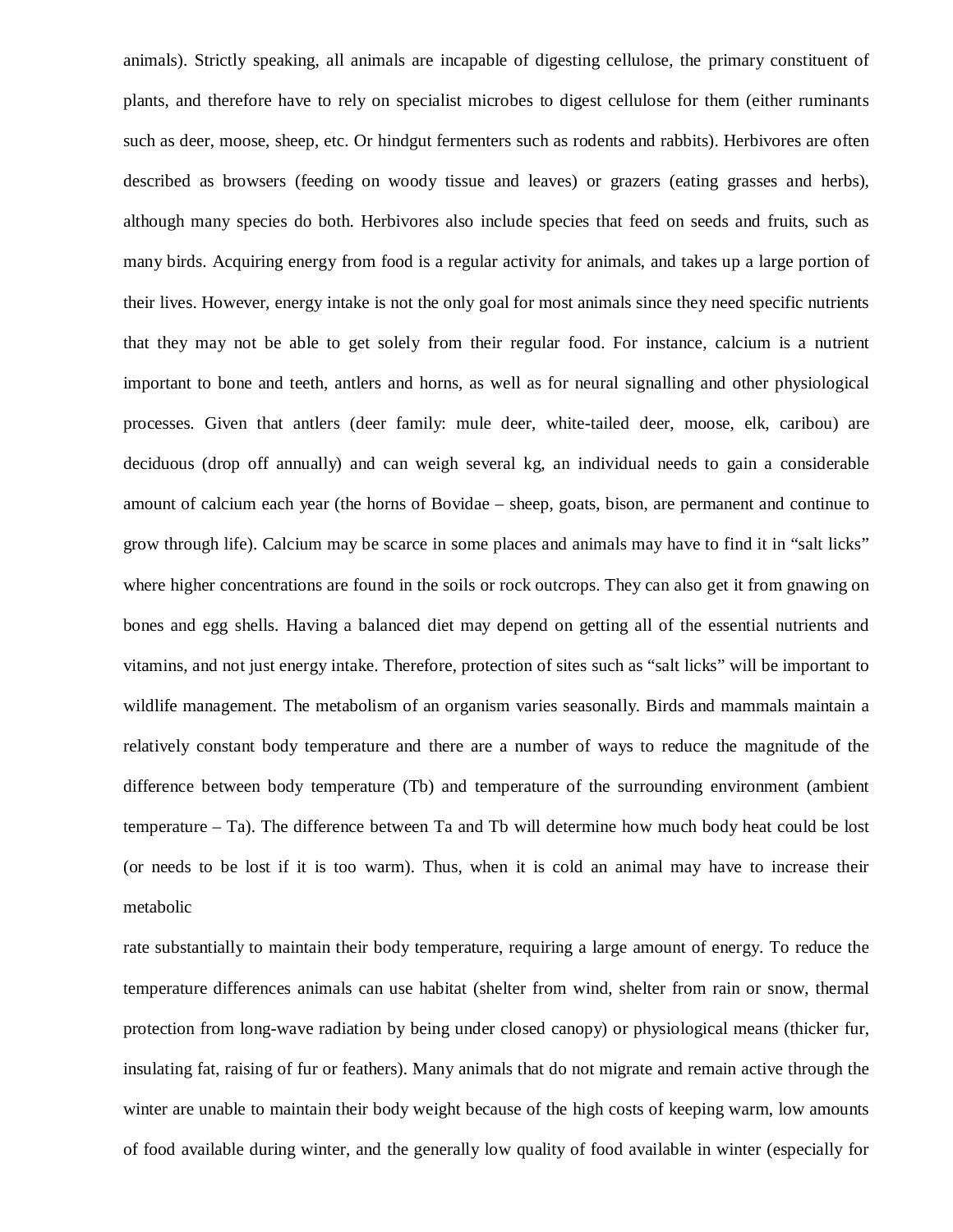herbivores). Providing habitat for winter use by animals is an important management consideration to reduce their energetic outputs at a time when resources are generally scarce.

**Thermal cover** is a term used to describe features of the habitat that minimise the difference between ambient temperatures and body temperatures. Thermal cover includes dens, tree cavities, closed canopy forest, insulation provided by snow or soil, etc. Another kind of cover is sometimes referred to as shelter cover, although sometimes included as thermal cover, and includes mechanisms that shelter from precipitation or wind. Since the way these affect organisms is through changes in the heat exchange mechanisms (convection, conduction, radiation, evaporation), shelter cover can be considered synonymous with thermal cover. Some mammals and birds can go into hibernation, torpor, or dormancy (all slightly different from a physiological point of view) to reduce their body temperature and thereby lose less energy. Bats, hummingbirds, and perhaps others can go into torpor during rest where their body temperatures drop considerably. Some animals hibernate, such as ground squirrels and bears, and their winter dens or burrows need to be mapped and protected. Ground squirrels and marmots may spend up to 8 months of the year in hibernation, pushing the limits for the amount

of energy stored as fat prior to entering hibernation. Any additional stresses that reduce energy intake, or change the thermal properties of their dens and burrows is cause for concern (e.g. this may be implicated in the problems facing Vancouver Island marmots – see below). Amphibians and reptiles do not regulate their body temperature to a set level, and their activity is limited in part by external temperature. They also do not use as much energy as birds and mammals in order to maintain a set body temperature, allowing them to use more of their energy for growth and reproduction. These animals overwinter in a type of dormancy either in hibernacula (e.g. snake dens where many snakes may congregate), in the muddy bottoms of ponds, or underground in burrows. Protection of overwintering sites is therefore also important to maintenance of species' populations. In particular snake hibernacula can represent a very large proportion of a local population and therefore are given special protection under the Managing Identified Wildlife Strategy (one of the forest practices guidebooks). Food quantity and quality varies through time. For instance, black-tailed deer, *Odocoileus hemonius* is an herbivore that feeds on herbaceous plants, shrubs, lichens, and even conifer needles. In one study the food quantity and quality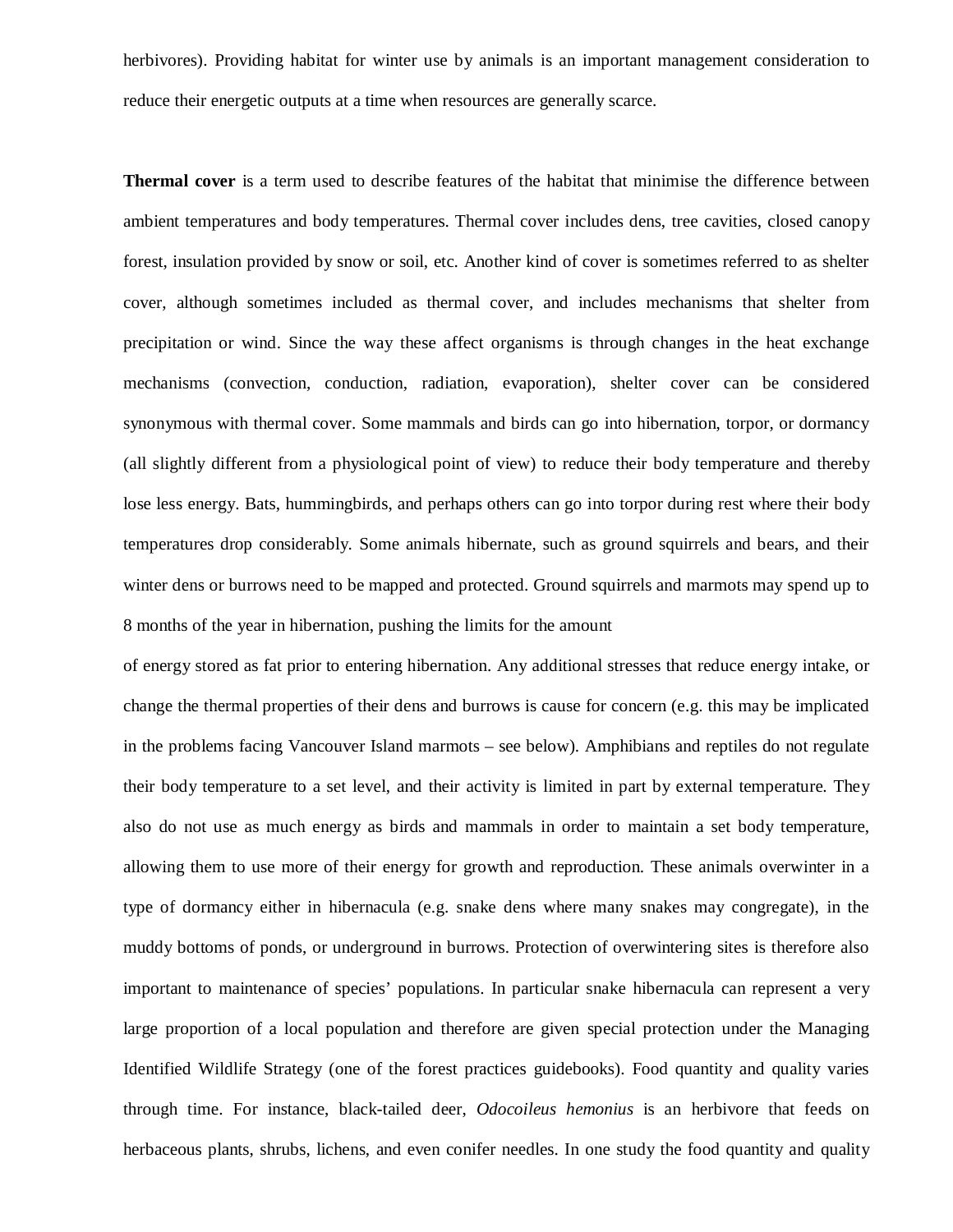for black-tailed deer were studied throughout the year for free-ranging deer and found that the amount and nutritional value of food was lowest during the winter (Parker *et al*. 1999). These findings were consistent with the fact that deer put on relatively large amounts of fat during the summer and autumn that allow them to survive through the winter when food supply does not meet their energetic needs. Deer lose a large percentage of their body reserves during winter (Parker *et al*. 1999) and if they lose too much they can die. The same is true of many kinds of animals that are non-migratory and remain active through the winter, and this is a challenging time of year for survival of most wildlife, especially young. For a manager this means that providing good foraging areas during summer and providing thermal cover during winter and good winter range are important habitat management objectives for animals such as deer, mountain caribou, and many others. While animals are foraging or carrying out their daily activities, they are vulnerable to being seen and killed by predators. We refer to that risk as "risk of predation" and animals aim to reduce that risk by foraging in a way that allows them to be vigilant (watchful) for predators and be able to escape from the predator (e.g. Lima, 1988). Physical habitat that reduces the chance that a predator will see or capture an individual is called **security cover**. This feature of habitat may include a visual screen of vegetation, or other means of hiding or escaping predators, e.g. burrows, coarse woody debris, etc. and is an important consideration in providing for habitat through silvicultural means.

## *Reproduction*

Reproduction replaces individuals and maintains populations, and can involve a number of strategies. Females and males find each other through a number of ways and mating is often based on one of 4 mating systems – promiscuous (e.g. frogs mating as swarms in ponds), polygynous (males have multiple partners, e.g. elk), polyandrous (females have multiple partners – rare, but occurs in phalaropes), and monogamous (or serial monogamy where there is only one partner at a time). Reproduction can be direct or delayed. Delayed implantation is a strategy possessed by a number of mammal species such as black and grizzly bears, and most of our weasels (otters, mink, fisher, wolverine, marten, etc.). This delayed implantation is a physiological adaptation that allows the embryo to suspend development until the timing is best for development, i.e. birth at an appropriate time of year. Some species of wildlife have traditional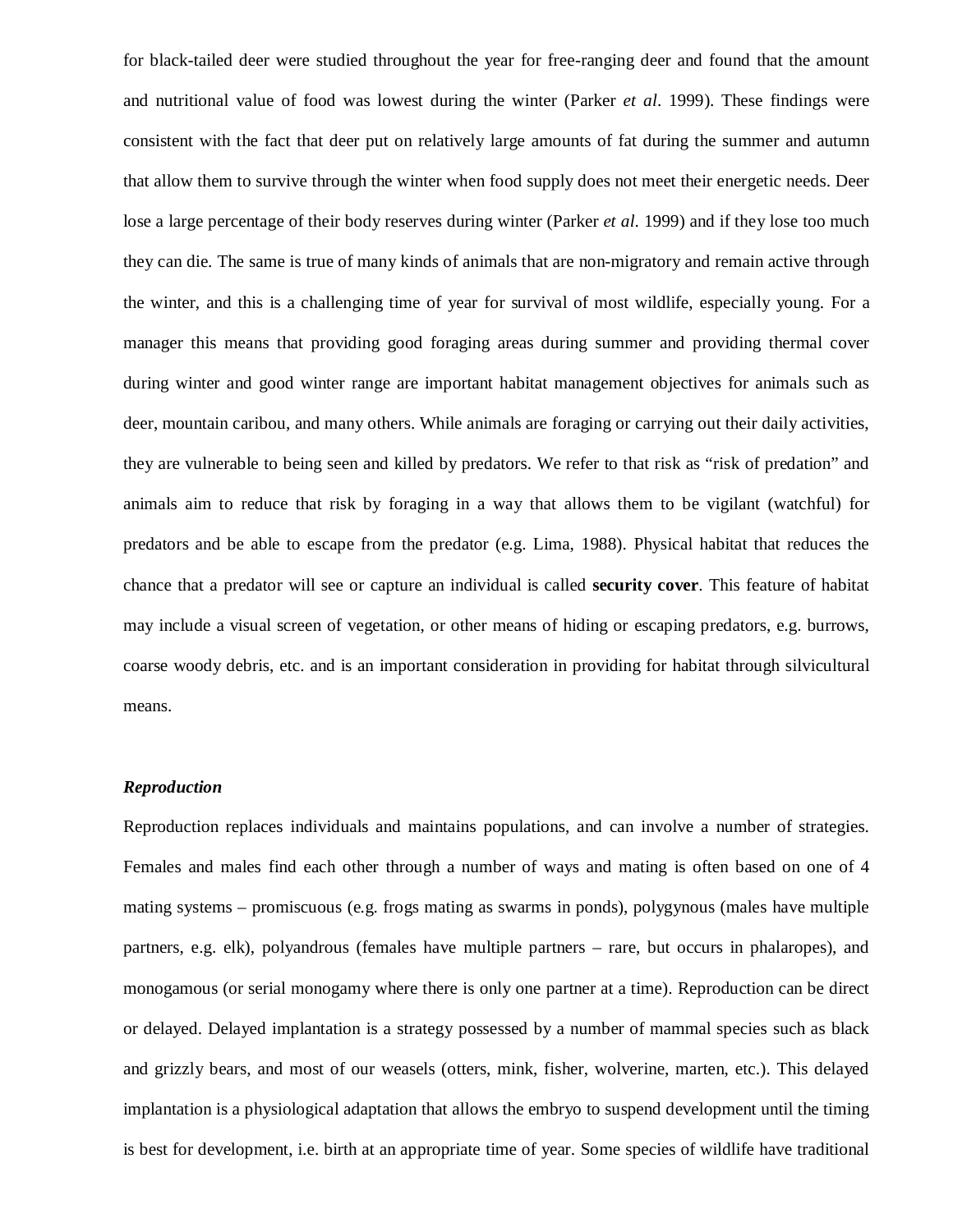areas that they use as mating areas. Some ungulates use the same area each year for male competition and for mating. Some species of grouse meet on leks where they display. Many other species are territorial and males defend their territories against other males of their species. Disruption of territorial structure for species such as grizzly bears may have negative effects on social structure and survival of cubs (Wielgus and Bunnell, 2000) if females come into contact with aggressive males. Young animals are particularly vulnerable to predation and this is one life stage where high rates of mortality to predation and other losses can seriously affect a population's persistence in an area. Females often go to particular areas to give birth away from other members of the species, such as in caribou and other ungulates. Protection of habitat, such as nest sites and areas used by youngsters, is considered a particularly important activity and the BC government's Managing Identified Wildlife Strategy (1999) includes special provisions for nesting habitats. Tree cavities are a habitat feature used by more than 50 species of wildlife in BC (woodpeckers, songbirds, some weasels, squirrels, etc.), mostly for rearing young. Cavities typically only occur in older and larger trees, which if not provided for in stand-level plans, can disappear from intensively managed areas. This is a special attribute often associated with old growth forests and discussed further below.

## **Groups of animals – populations and interactions with other species**

The basic group of any animal is the population, and this is usually the scale at which management takes place. This is a group of the same species that potentially interact, such as the breeding population (e.g. the group within some large watershed that rarely move outside of that geographic area). Populations may be separated by mountain ranges or other barriers that reduce movements, although not necessarily to zero (rare movements between populations allow for gene flow and colonization). Foresters need to consider sustaining populations of species such that their numbers do not drop or make them vulnerable to decrease in the long term. This usually requires management at the forest and landscape scale to maintain connectivity, habitat through which an animal can disperse effectively. The number of individuals (usually in density – numbers per some unit area) is usually set by the supply of habitat or food, something we call the *carrying capacity* of the environment. Carrying capacity (denoted K in population models) varies considerably amongst habitats and years, so it is not really a constant as some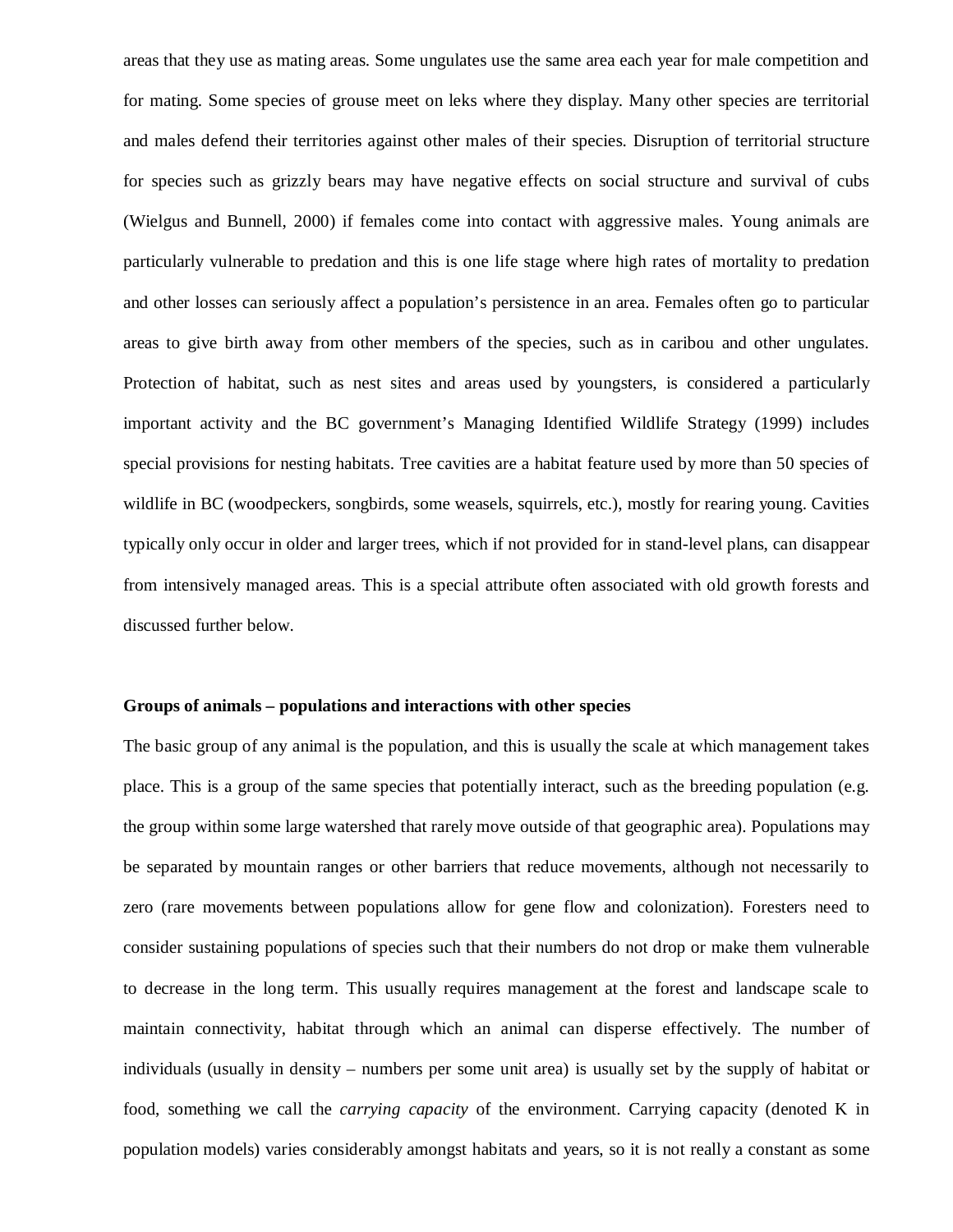texts imply. If we know the carrying capacity we can predict the numbers of individuals across similar habitats, and this is sometimes used to generate broad estimates based on ecosystem mapping exercises, although it requires caution and many assumptions. Small, isolated populations are very vulnerable to local extinction (loss of a population, not the whole species) and a major goal of management must be to minimise the chance of driving numbers to small populations. There are several reasons. First is the simple loss of individuals and habitat that is usually progressive and deterministic. Second, there are sources of variation from year to year, known as environmental stochasticity, that could end up reducing populations (or increasing them) because of changes in food supply, predators, or even climate. Loss of several individuals from a small population will be more serious than losses of the same proportion from a large population. If there are reductions in sequential years, it could put the population into an unrecoverable decline (Gilpin and Soule, 1986). Third, as populations get smaller it is possible to get chance changes in sex ratio where all individuals are of the same gender, or at least highly skewed. There are several cases where the last five or so of a species were all the same gender and effectively extinct. And fourth, there can be genetic consequences if small populations become inbred (limited gene pool) or simply have limited genetic variation amongst them. There are many good examples of genetic problems in small populations. For all these reasons the smaller a population becomes, the risk of local extinction increases. Some species require the company of other individuals, e.g. a herd, flock, pack, etc. Rates of mortality may be higher for individual animals and reproductive (and mating) success may be lower if land management diminishes group structure. Thus, social structure within a species is an additional consideration beyond simply maintaining habitat for individual animals. There are several reasons that a group may fare better than individuals or small groups. While foraging an individual needs to maintain vigilance for predators reducing an individual's foraging time, whereas in a group, that vigilance can be shared on average allowing each individual to forage longer. Evidence indicates that as group size increases the chance of seeing and evading an approaching predator increases (the "many eyes" hypothesis). Being a member in a group may also dilute the risk of being caught by a predator if that risk is spread across all individuals and better yet if the individual can be near the middle of the group (the "selfish herd" hypothesis). In rare situations there can be group defence, such as muskox forming a ring to defend the group against wolves or birds mobbing a predator. A group may also be better able to find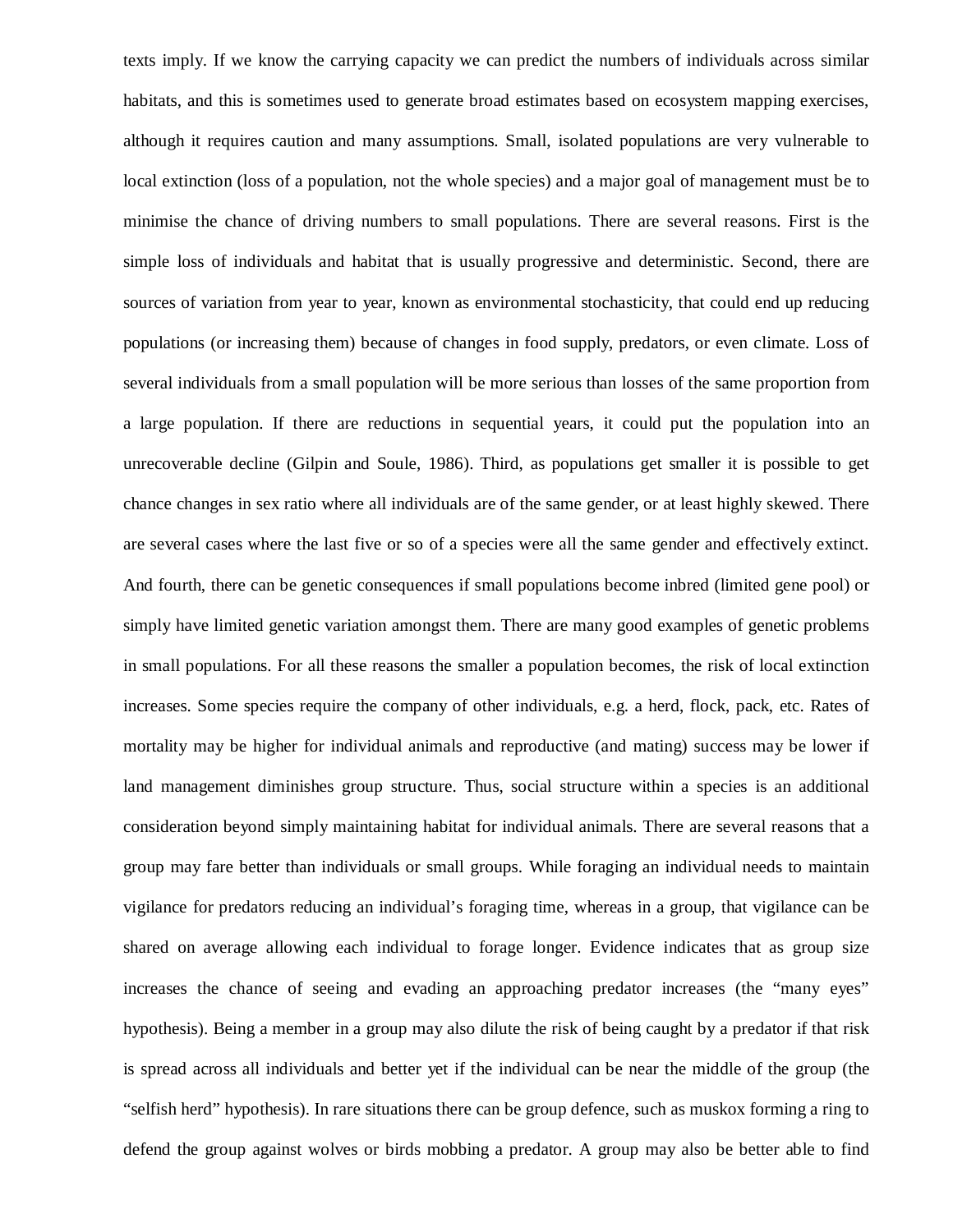resources if they are patchily distributed (e.g. seed-eating birds or geese), or if hunting success increases (e.g. wolves). For these reasons and others it is important to maintain social structure and herd sizes if possible. Populations sometimes increase and individuals must leave to find a place to settle, or populations may experience declines and depend on immigration from other areas to maintain their numbers (the "rescue effect"). This movement of individuals from one area to another, more or less permanently, is called dispersal. Movements from one area to another and back (e.g. summer range and winter range) is known as migration. To maintain the ability of individuals to migrate or disperse depends on providing appropriate habitat between areas, a concept known as connectivity. The broad-scale maintainance of populations by allowing for dispersal between populations (and the rescue effect) results in a metapopulation (a "group of populations"), which is considered to be a more stable entity than individual populations, and therefore an objective of wildlife and forest management.

## **Interactions between species**

All species are part of a biological community that includes its predators, its food, shelter (vegetative cover), competitors, parasites, and species with which it may not even interact. These interactions are important to consider in management, as an action that affects one species, may have unwanted impacts on other species, or may not work if other parts of the community are not taken into consideration. Wildlife species are susceptible to disease and parasites, and in many situations these diseases can be fatal. Wildlife can get viruses, bacteria, ticks, worms of various sorts, protozoans, fleas, etc. Some specific examples are Brucella (a bacterial disease), Pasteurella (a type of pneumonia), brainworms and lungworms (nematodes), and Leucocytozoa sp. (a blood protozoan). Most often these diseases act in a density dependent fashion. As populations increase in density, individuals may be more physiologically stressed (lower food supply, more interactions) and therefore more susceptible to disease overcoming their immune abilities. In addition, at higher densities there are more individuals and higher rates of interaction (increases as n times n-1, a geometric rate of increase) and likely more infected individuals to come in contact with. Evidence from bighorn sheep show that the prevalence of the pneumonia (Pasteurella sp.) and mortality rates are correlated with reaching high densities (Monello et al. 2001). Wildlife can also carry diseases that have impacts on humans – West Nile virus (mostly in birds such as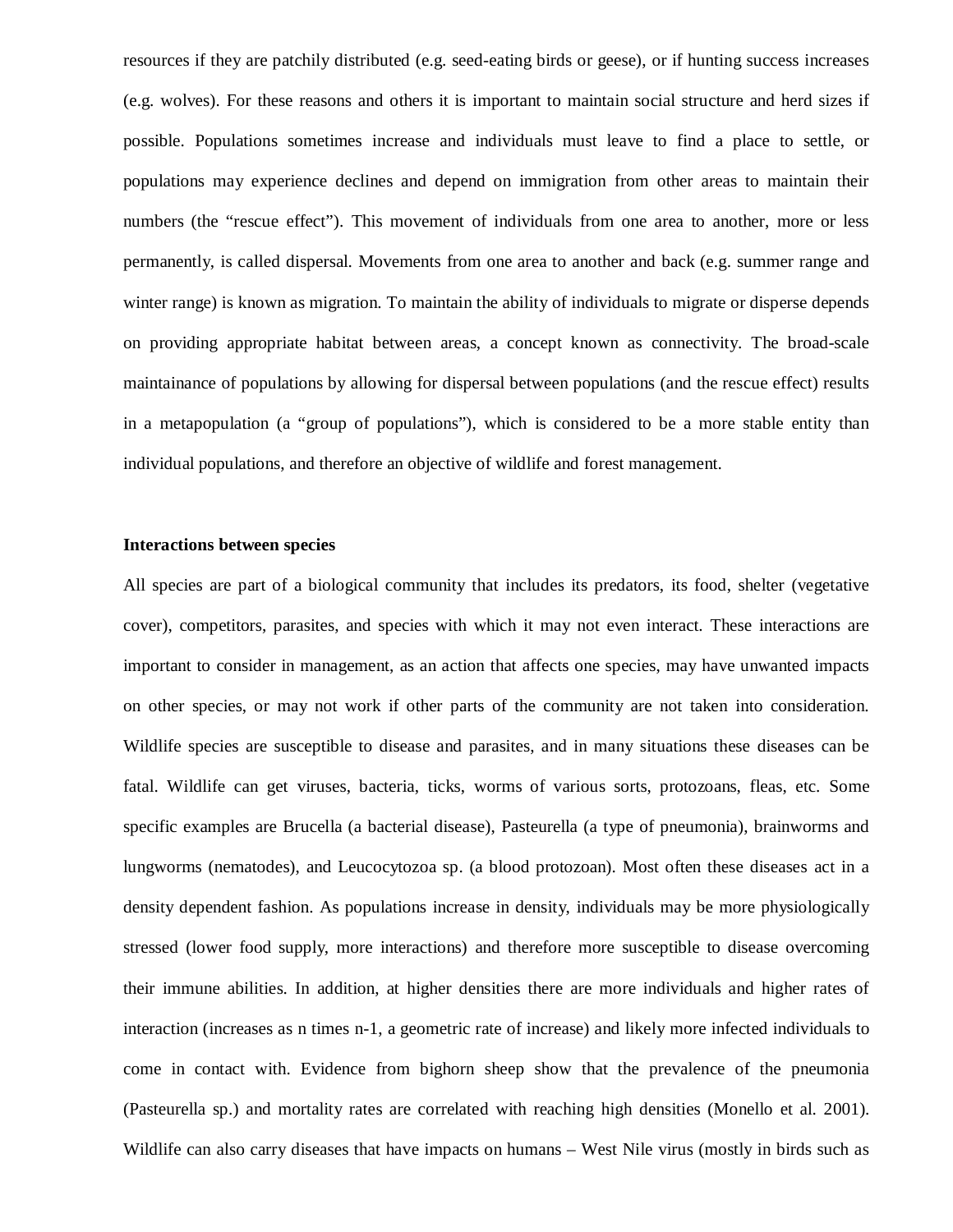crows and jays), Giardia ("beaver fever"), Crytosporidium, various worms from the guts and organs (mostly experienced by hunters), "Lyme" disease (caused by spirochaete bacteria, including Borrelia, the causative agent of "Lyme" disease). Wildlife can also transmit diseases into domestic livestock, such as brucellosis (caused by the bacterium Brucella) that can move from elk or buffalo into cattle, where it has more severe effects. Competition between species can occur when species share similar resources and it affects their rate of growth, survival, or reproduction. These shared resources may be for food, burrows, tree cavities, etc. The evidence to demonstrate competition is rarely sufficient to satisfy scientists completely, but most recognise that it can and probably does occur. In BC there are some examples, especially for the use of tree cavities, which can be in short supply relative to all the species and individuals that use them (Newton, 1994). Predation – there are very few species that don't have some predators, even if it's only their young that are vulnerable. Some species can be preyed upon, but ultimately have their numbers determined primarily by their food supply. In some cases predators can strongly suppress the numbers of a prey species, pushing prey numbers into what is referred to as a "predator pit". At these low densities the relatively few individuals remaining may find refuge in areas free of predators or where they can more effectively escape predation. Prey populations "escape" the predator pit because predator populations can vary through time allowing prey to increase sufficiently that predators can't increase as fast, or when resources for a prey species likewise allow more rapid increase than normal. Predators normally are larger than their prey and as a corollary (a generalisation) have slower rates of reproduction. That can result in a prey population increasing rapidly, a predator slowly catching up in terms of numbers, then being sufficiently abundant to suppress prey numbers. These kinds of interactions can cause cycles in predator-prey numbers, typically when there are few alternative prey for the predators. Two classic examples of this are for snowshoe hare and lynx interactions (Krebs et al. 1995), and moose – wolf interactions (Messier, 1991; Peterson, 1995). Most predators and prey do not show these cycles, but predation can cause problems when there are increases in alternate prey that cause increased predator numbers. For instance, the 20th century increases in moose numbers in BC are thought to have led to higher wolf population numbers, which in turn are thought to have increased predation pressure on mountain caribou, a species that appears not to withstand intensive predation. Management of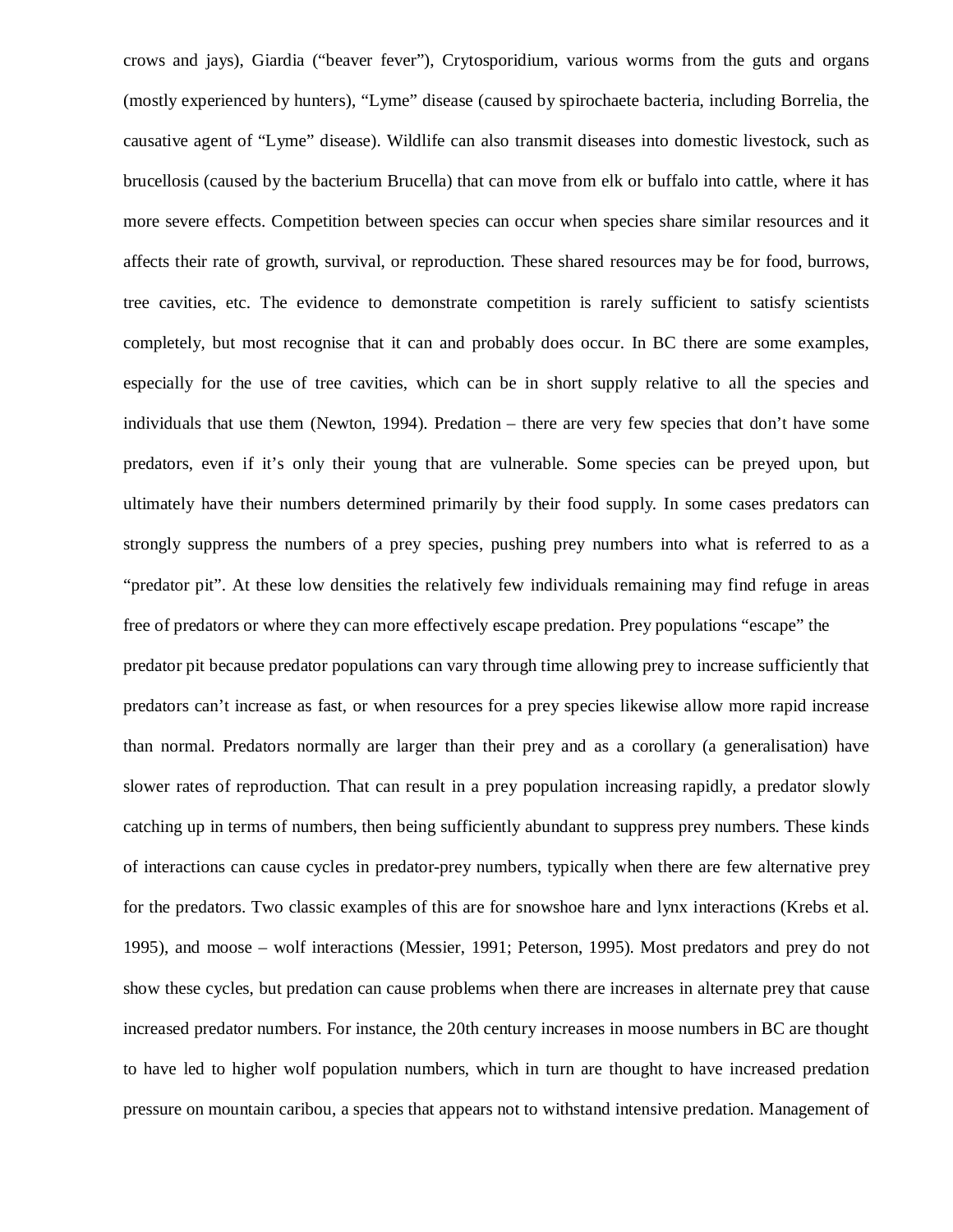predators is a controversial action that has been proposed in many forms for the protection of other species. Wolf control (culling) has been

used several times in BC to allow populations of ungulates (mostly hunted species) to increase (Seip, 1992). Other instances of predator control, including wolves, golden eagles and cougar, have been suggested for the protection of species such as Vancouver Island marmot, but to date appear not to have been implemented. Predator control is not a publicly-accepted form of wildlife management, but there are times when it may be necessary to consider this an option.

Species interact in a food web, which includes their food, predators, parasites, competitors, and other species. Interactions within foodwebs can be complex and produce complicated sets of interactions, some of which can yield "surprises" when not fully considered in management actions. Complex interactions and indirect effects are those interactions that are mediated through food web interactions and not predictable easily from the interactions of pairs of species, such as predators and prey. The snowshoe hare cycle which was thought to be predominantly driven by predation by lynx turned out to be a much more complicated set of interactions than expected, and were only realised by large-scale experimentation in the Yukon Territories (Boutin *et al*. 1995; Krebs *et al*. 1995).

#### **Ecosystems**

Some species may have an effect on their ecosystem disproportionate to their biomass, and these are known as *keystone species* (Paine, 1980; Power *et al.* 1996). Species may also be known as ecosystem engineers if their activities modify the physical environment. Beavers can be considered as a keystone species and an ecosystem engineer due to their large impact on the environment and many other species that is disproportionate to their actual biomass in the forest. A species can be an ecosystem engineer (defined as modifying the physical environment) without being a keystone species. Primary cavity nesters (in BC all are woodpeckers) may be keystone species since there are many species that depend on these species (weak primary excavators, or secondary cavity nesters) for their nest cavities (Martin and Eadie, 1999).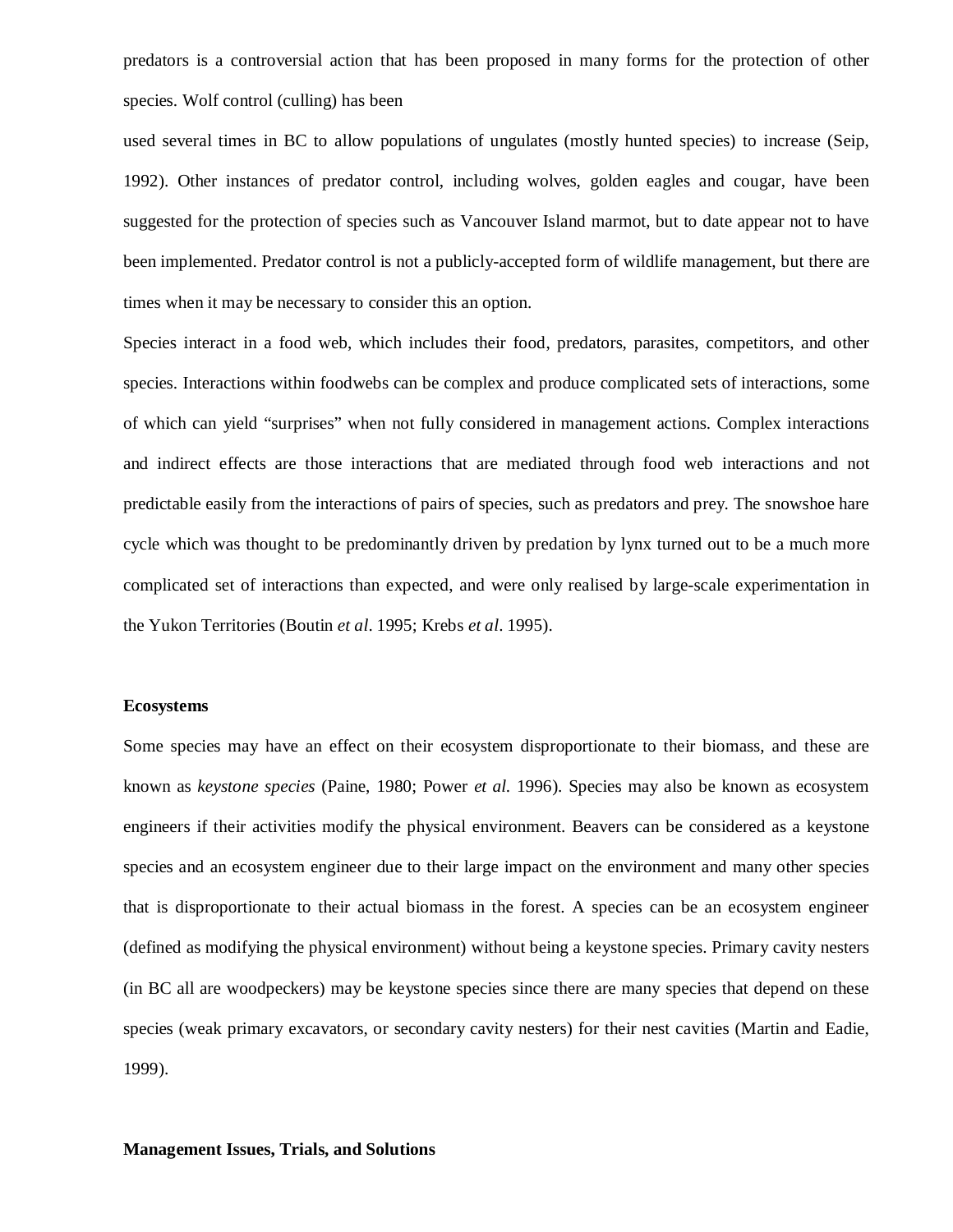In addition to general measures that aim to protect wildlife, there are particular types of habitats and particular species that require more focused management. At the most broad level, the most "coarse filter" we have protected areas across the province. The intent of these protected areas (parks, special management zones, etc.) is to protect areas of habitat that serve a majority of species, but won't necessarily serve all species. Other species need particular management strategiesfor those that need particular habitats (e.g. old growth specialists, cavity nesters, riparian dependents) or need large spatial scales with particular limits on industrial activities (e.g. grizzly bears and mountain caribou). We often speak of different scales of management, the largest scale being the most "coarse filter" and usually at the level of protected areas, regional plans, and conservation plans for species such as grizzly bear. These coarse filter approaches were dealt with in the Biodiversity Guidebook of the 1995 Forest Practices Code. Sometimes protection of species with large area requirements, such as grizzly bears, are considered umbrella species for other organisms, as in an umbrella that protects all other species using the same habitat. There is little evidence that this works for all other species, but it does help many. At the next scale of management – the next "filter" – would be the Riparian Management Area Guidelines since it too protects habitats that may be useful for many species. For instance, riparian reserves serve to maintain densities of some species of small mammals (Cockle and Richardson, 2003) and amphibians. Some species pass through these habitat filters and require an even finer filter approach, i.e. a species-specific strategy, formulated by the government in their Managing Identified Wildlife Strategy. In all of these cases it is important to recognise that most of these guidelines are educated guesses and need to be rigorously tested, but some action is necessary in the short term. If these guidelines prove to be successful or inadequate, we can modify them with increased understanding.

### **Some classes of wildlife management issues**

**Old growth dependents**: There are many species that are known to be dependent on oldgrowth forest characteristics for various reasons. Some of these species require that habitat for its supply of large, old trees with large branches for nests, such as the northern goshawk, northern spotted owls, and marbled murrelets. Some species appear to be associated with these oldgrowth forests because of the understory development present and the security cover it provides, e.g. northern flying squirrels. Other species that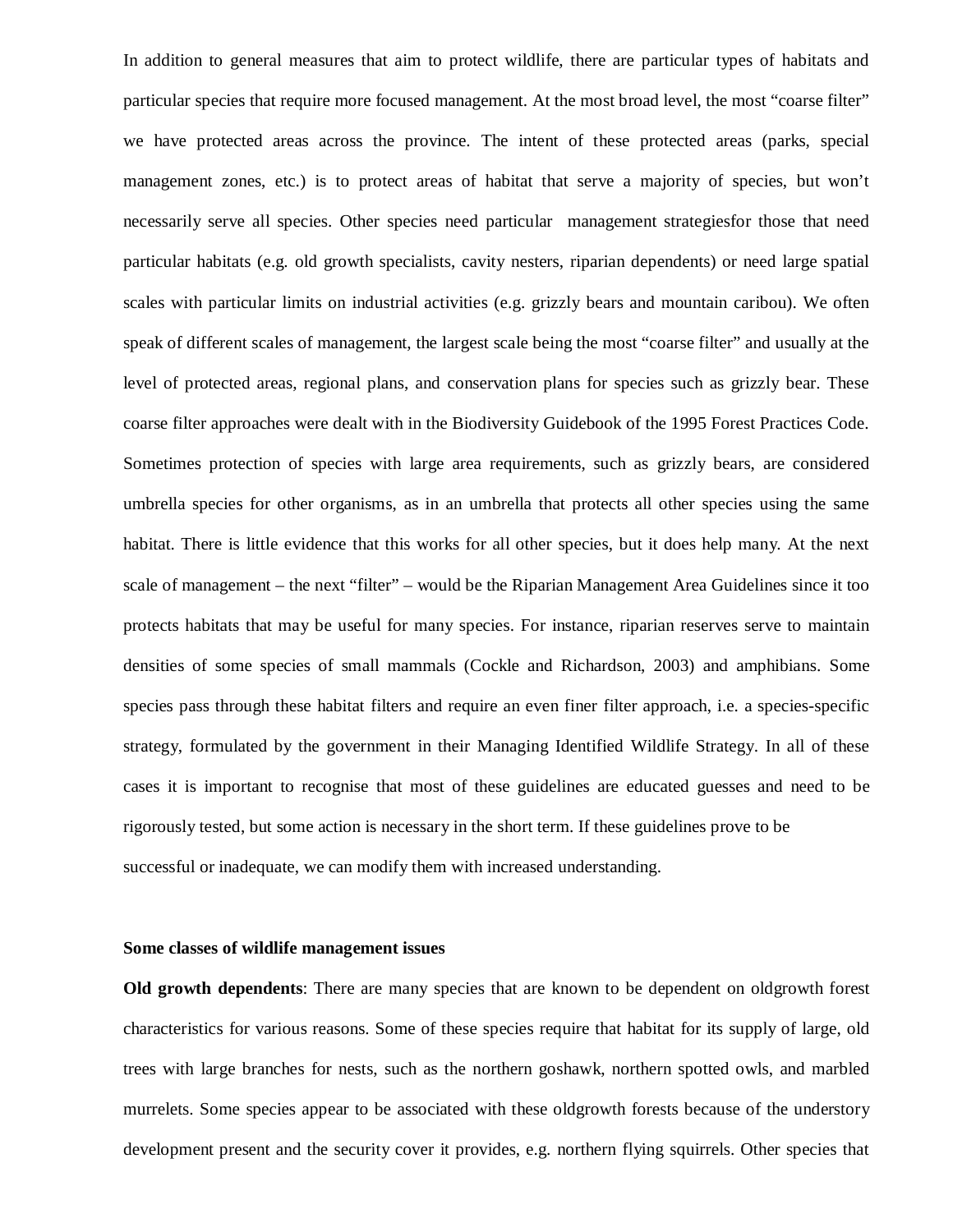depend on old trees for cavities (see below) find those characteristics primarily in old forests. There are other characteristics of

old growth forests upon which various species depend, not all of which are well understood. The amounts of woody debris and its decay class on the ground are highly dependent on the forest history. Harvesting severely reduces the amount of woody debris (an important element of habitat and cover for many species), through reducing supply and breaking up existing pieces.

**Riparian dependents**: Riparian areas represent a very small proportion of the forested land base, and yet >70% of species in the province are known to occur there (Raedeke 1989; Kelsey and West, 1998). These areas are usually highly productive, and provide water and additional kinds of habitats for foraging and reproduction. It is easy to think of species that are tied directly to riparian areas, such as beavers, ducks, muskrats, tailed frog, water shrew, river otters, etc. This is a huge topic and provincial guidelines for stream, lake and wetland protection are also intended to provide for wildlife habitat.

**Cavity nesters**: Over 50 species in BC depend on cavities for some portion of their life history requirements, often as nest sites. This includes both birds and mammals. For instance, bears (grizzly and black) make day dens in the base of old trees. Woodpeckers (12 species in BC) all nest in standing trees, either dead or dying, usually of a particular decay class (2, 3 or 4), and often of a particular minimum diameter (small diameter trees have insufficient internal space for

a nest depending on the size of the woodpecker species). Many other species of birds (chickadees, tree swallows, goldeneye ducks, etc.) and mammals (red squirrels, flying squirrels, marten, etc.) either use cavities created by woodpeckers or natural holes (secondary cavity nesters). Some of these species are capable of a small amount of enlarging cavities if the wood is soft, and they are known as weak primary excavators (e.g. Martin and Eadie, 1999). In general, old, dying and dead trees are rare in most forests, so the supply of these as habitat may limit the numbers of cavity nesters (Newton, 1994). Management to maintain old and dying trees (wildlife trees) remains controversial because of the safety concerns and implications for area harvested. As the industry moves more to uneven-aged silvicultural systems this may solve the supply issue, but this needs to be carefully evaluated.

Large woody debris: Large woody debris (LWD) on the ground is used by many species as security cover, thermal cover, or simply as convenient runways through the forest. Many small mammals use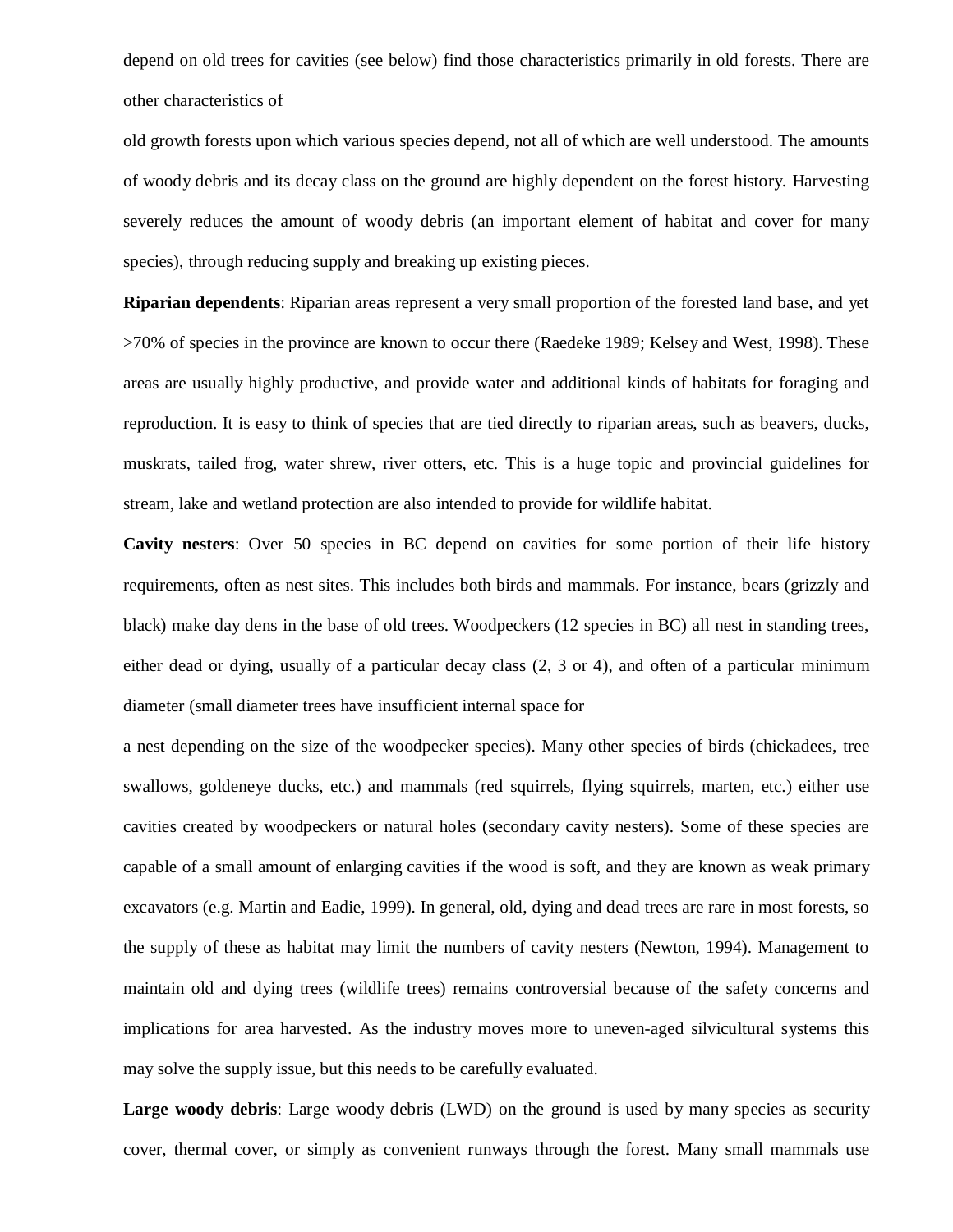LWD for all these functions. Amphibians are often associated with LWD because of the cover and moist conditions it provides them. Forest snakes, such as the rubber boa, also make use of LWD for cover and as a place to search for prey. The amount and future supply of

LWD is reduced by forest management, because the rotation age is too short in many places to supply LARGE woody debris. In addition, existing LWD on the forest floor either decays or it may be broken up during falling or skidding operations. Small and isolated populations: Small populations have higher probabilities of going locally extinct, i.e. the population in a particular area disappears. This is also more likely to occur if there is no "rescue effect" resulting from immigration of dispersing individuals, and this is particularly likely if the population is isolated in some way. The decline or loss of these small populations is the cause of species becoming threatened or endangered in many instances. Small populations are vulnerable for several reasons. With few individuals there is a higher probability that the natural variation in population size could hit zero or near to zero, referred to in conservation biology as environmental stochasticity. Very small groups of individuals can also experience demographic effects, such as all males, or no individuals of reproductive age, etc. There are also genetic effects that have been documented for small populations, leading to decreased reproductive rates and reduced survival rates. Whenever possible, the remedy to this possibility is to maintain self-sustaining populations, ensure connectivity for immigration and emigration, and to manage for metapopulations (as opposed to isolated populations).

**Problem wildlife**: Some species cause problems for forestry by eating seedlings, stripping bark, eating foliage, or browsing leaders. Some examples include voles, deer, porcupines, mountain beaver, snowshoe hare, etc. Control of these species is usually not feasible through culling, as most have very high rates of reproduction and many of them are small. Various means to reduce browse damage have been tried, most with little success, such as various chemicals that may scare herbivores, either scent of predators or blood of other animals. Various chemicals that taste bad have been tried, e.g. camphor, by spraying it on seedlings (Sullivan *et al*. 2002). Silvicultural tactics to reduce damage can be used, such as increased spacing between seedlings that reduces security cover (Sullivan *et al*. 2002). Trees have been bred with higher than usual concentration of bad-tasting chemicals, and these may have some limited success in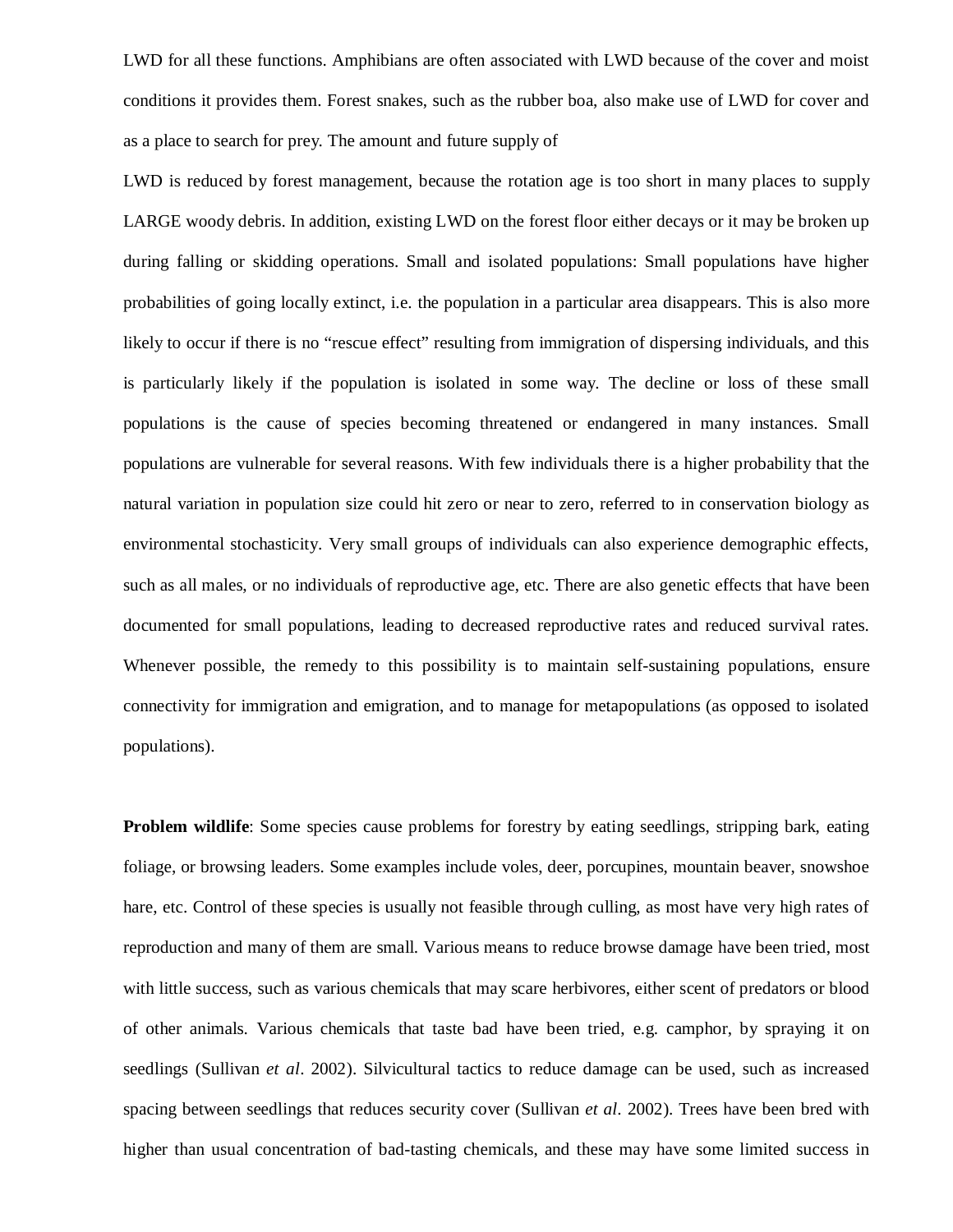areas that are particularly affected by herbivores. Browse protectors have been used in many places with some success. These can be costly to buy, install, and maintain (e.g. from snow press or by being knocked over by ungulates). Some of these products enhance leader growth and do protect young trees to some extent. In addition to expense, these browse protectors may also lead to young trees with unwanted growth characteristics that may affect future wood quality. Problem wildlife can also include humanwildlife encounters. To a wildlife manager these may be very important, especially those that threaten human life, such as cougar and bear attacks. These are usually handled by provincial conservation officers. Other problems from wildlife include damage to crops (forage crops, apples, etc.) by deer and other ungulates. Other encounters with wildlife can include property damage, burrows that affect cattle, urban wildlife (skunks, raccoons, coyotes), etc.

**Hunting and trapping**: Hunting and trapping are regulated activities in BC requiring permits from the province (see http://wlapwww.gov.bc.ca/wld/hunting. htm). These permits have many restrictions and also serve to limit the numbers of individuals involved in these activities and where they hunt or trap. For hunting regulations are set for each wildlife management area, and each region may be divided into a number of wildlife management areas. Another means to control hunting is through limited entry hunts (LEHs) whereby hunters enter a lottery for a limited number of permits to hunt particular species. There are a number of other provisions that govern hunting, such as measures for fair chase (e.g. no shooting from helicopters) and for age and sex restrictions (usually biased to older males). Trapping for furbearers (marten, wolverine, hare, etc.) is a traditional First Nations activity and also carried out by non-native trappers. There are in excess of 3200 registered trap lines in BC. Trappers are given licences to particular trap lines, which they self manage. The standard layout of trap lines is to build a "no trap" buffer between trap lines that can be more than twice as wide as the actual trap line to ensure there is an area to maintain populations of furbearers. Wildlife managers are responsible for ensuring that trap lines are protected from other land use activities, and forest managers need to be aware of hunting and trapping activities in a forest district, as it affects development plans.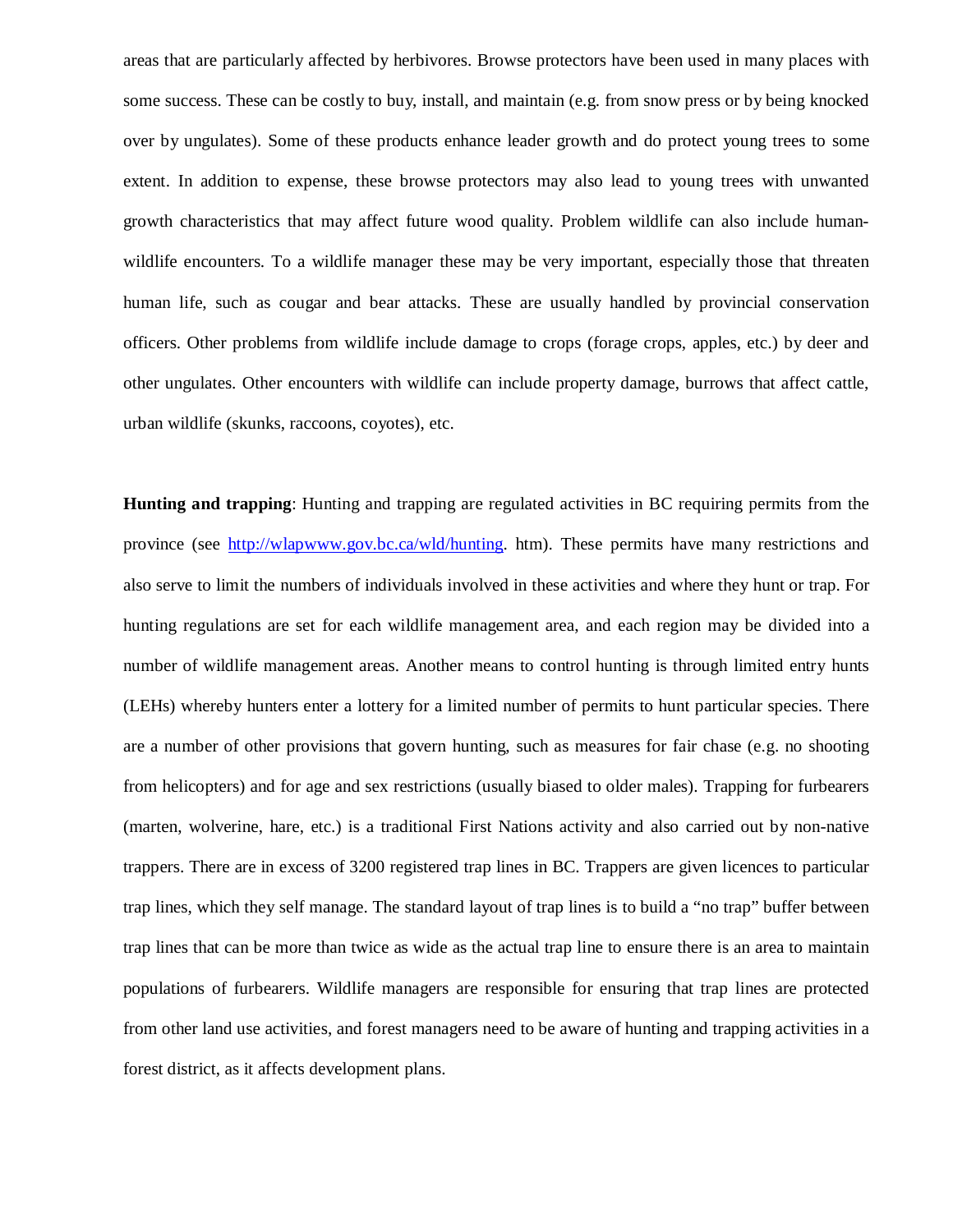**Wildlife viewing**: Ecotourism based around watching wildlife is an important, and often underappreciated, economic activity in BC. Tourists from around the world come to experience wildlife in our province, including watching grizzly bears, eagles, salmon migrations, whale-watching, etc. Birdwatching is a major recreational activity and many residents and non-residents of the province spend money to travel and watch birds throughout the province.

### **Species at risk**

Threatened or endangered species are designated by the province and by the federal Committee on the Status of Endangered Wildlife in Canada (COSEWIC). Those species that are at highest risk of endangerment are on the "red list" and those that are vulnerable to becoming endangered are on the "blue list". In BC we have Z species on the red list and Y species on the blue list. Some of the reasons for species being at risk include a long list of human activities. Here, we consider a few particular species where forest management is thought to be a direct cause of endangerment, along with some suggestions for solutions. *Mountain caribou***:** This ecotype of the woodland caribou found in isolated herds in the southern mountains of BC from Prince George to the US border has a double migration each year. The world's entire distribution of this form of caribou lives in BC, Alberta, and Idaho, although the largest proportion of them are in BC. It spends summers in the alpine, autumn and early winter in valleys, winter in the subalpine (ESSF), and spring back in the valley bottoms (http://wlapwww.gov. bc. ca/wld/documents/mtcaribou\_rcvrystrat02.pdf). The species is very vulnerable to predators, such as wolves, cougars, and bears. In the past decades the numbers

of these caribou have been in decline for most of the 13 herds in BC. It has been suggested that the three biggest threats are predators, loss of winter habitat, and winter recreation activities. Predator numbers are thought to be supported by the increase in moose in the past century and expose the mountain caribou to a greater predation pressure when they are in the valley bottoms than they experienced historically. Usually mountain caribou escape predation pressure during winter by being in deep snow at subalpine elevations. However, increases in snowmobile use appear to have contributed to packing of the snow and allowing predators access to subalpine areas. This is in addition to some observations of direct impacts oncaribou trying to evade snowmobilers and being trapped in avalanches. During winter caribou subsist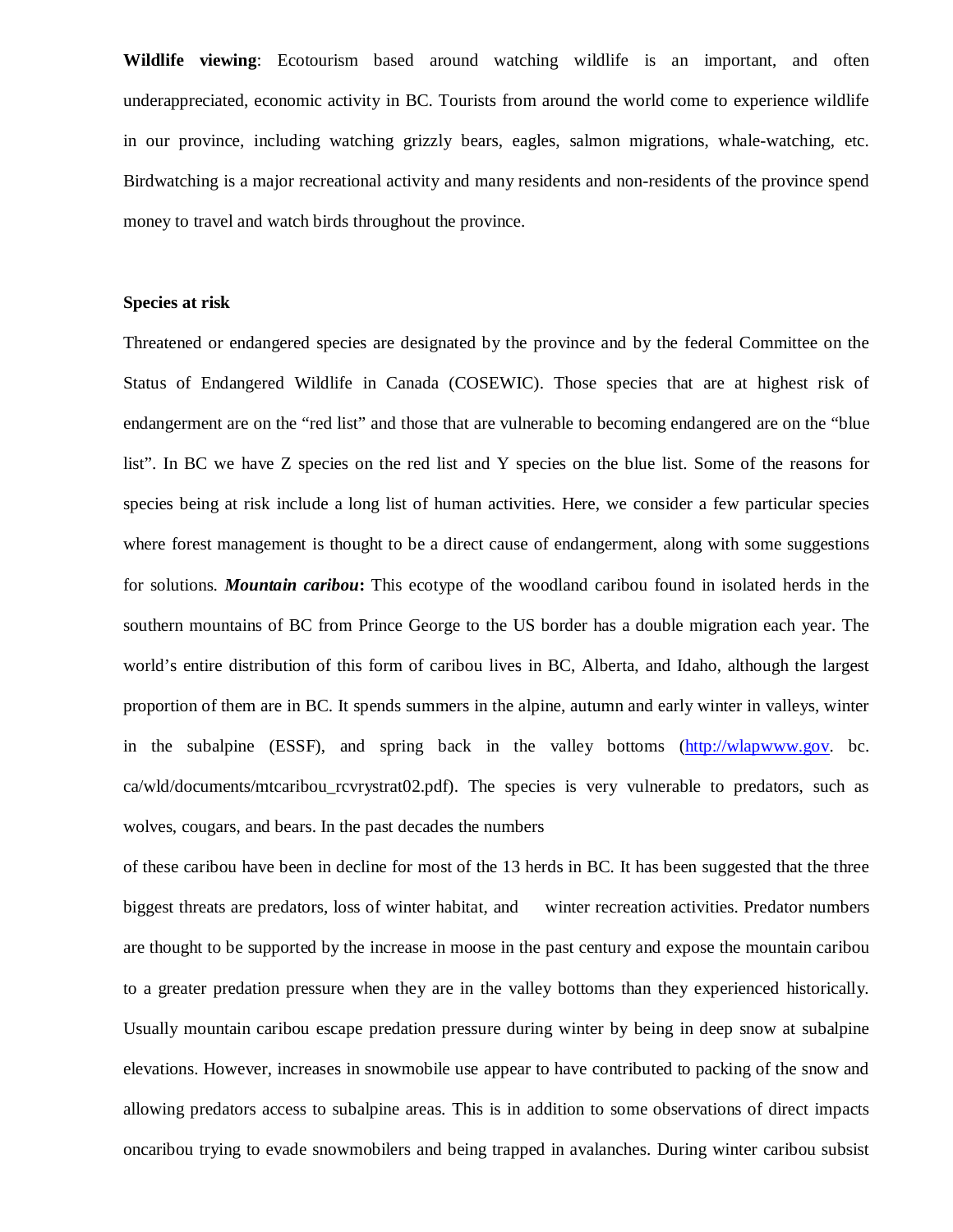(negative energy balance that would be worse without lichens) on arboreal lichens (*Alectoria*, *Bryoria*), a slow-growing group of species that only get to a volume or biomass worthy of consumption by mountain caribou on old growth trees. Forest harvesting in the ESSF may be reducing the overall biomass of lichens available and the rate of growth on regenerating trees.

The management for this species is highly controversial and probably requires controls on all the causal factors. Suggestions of predator control as one means of protecting them resurfaces regularly, but is not a sustainable long-term option. The province has produced a mountain caribou management strategy available at http://wlapwww.gov.bc.ca/wld/documents/mtcaribou\_rcvrystrat02.pdf.

*Grizzly bear:* The grizzly bear requires large territory sizes and needs to be managed at a large scale. The management of grizzly bear is highly controversial for several reasons, including the absence of agreedupon estimates of numbers, lack of a parameterised demographic population model, hunting is allowed, and its endangerment in the lower 48 states of the United States. This is a highly politicised species with several stakeholders holding very different aspirations for the species' management. The provincial government stands by its estimate of 10,000 to 13,000 grizzly bears in the province (Fuhr and Demarchi, 1990) and has allowed hunting on a limited number each year (about 240 per year in the 1990s). There have been a couple of management activities for the species, including setting aside large protected areas and building a conservation strategy. There is a proposal being considered to set a minimum protected portion of the species' populations in each of 6 regions, numbering around  $100 - 250$  in each region (Wielgus, 2002). These protected individuals would experience no hunting pressure and ensure that some portion of the population was better able to maintain or increase its numbers, potentially to supply excess individuals as dispersers to areas outside the protected zone. The management of this species is part of higher level plans that the forest manager needs to be aware of. At the stand level there are prescriptions for stand management to maintain good habitat, including good berry production, usually by maintaining low tree densities through thinning.

*Vancouver Island Marmot:* This large rodent is similar to other marmots, but as a distinct species is found nowhere else than in a few isolated alpine areas on Vancouver Island. The numbers may be fewer than 50 remaining in the wild. This species has been considered endangered for a number of years because of its declining numbers, small total numbers, isolation of populations, and the continued threat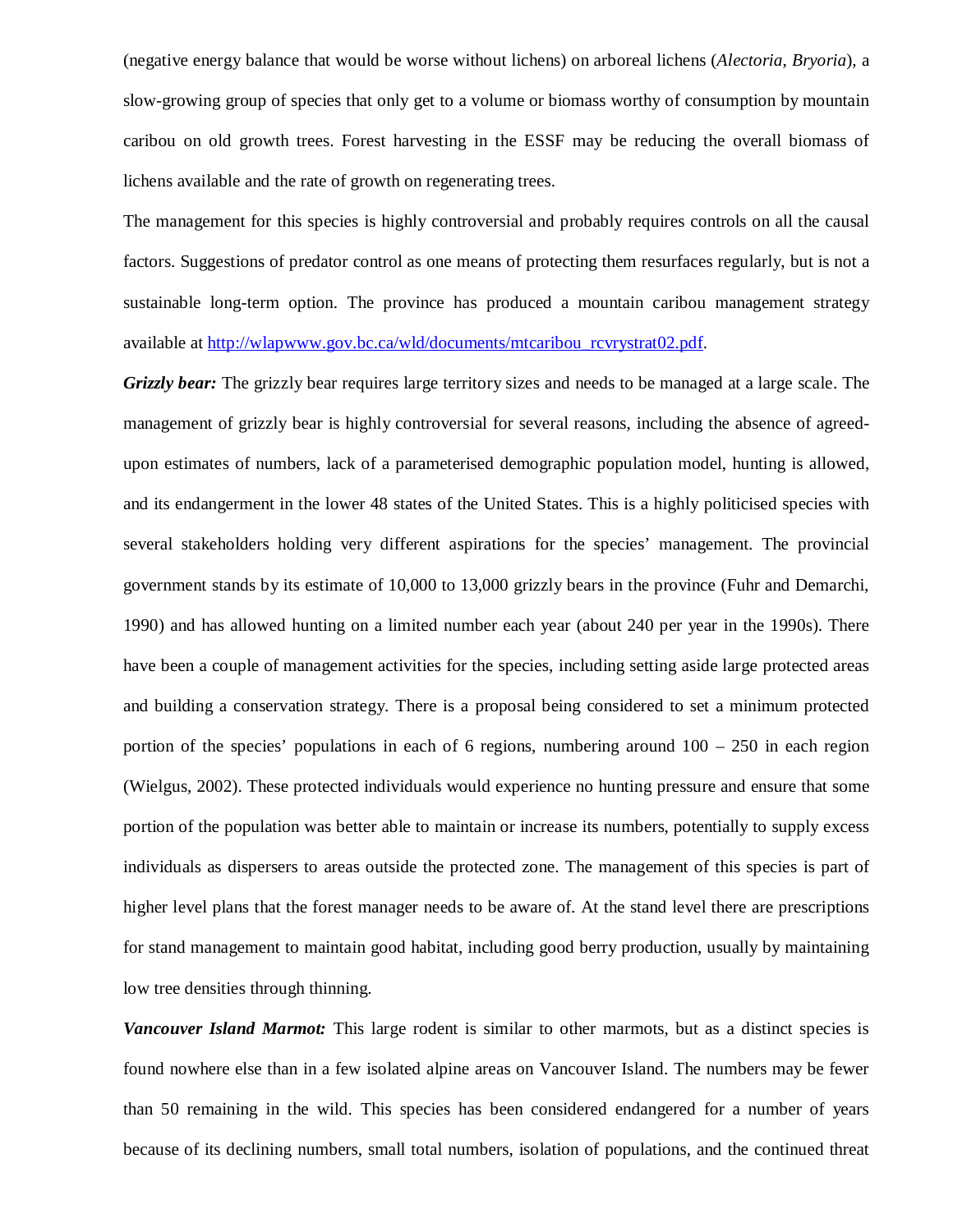to its habitat. One of the putative causes of endangerment of this species (remember that we can't do detailed studies or experiments to test this on an endangered species) is forest harvesting and the marmots mistakenly settling into clearcut areas that in the short term resemble their alpine habitats. Recall that marmots often spend up to 8 months in hibernation and rely on their fat storage for that duration. If the insulation usually provided by deep snow is not present the burrows may be colder than those with greater snow cover at higher elevations. These colder conditions require more metabolic energy to remain above freezing than if the burrow were better insulated. Also, these sites eventually regenerateto forest and that may reduce the quality of these areas further for marmots that have mistakenly settled there. Remember that these are just hypotheses, but in

many cases with endangered species we have to take these possible explanations seriously, otherwise we run the risk of not acting soon enough to prevent the demise of a species. *Marbled murrelet:* The marbled murrelet is a seabird that spends a great deal of its life offshore, feeding on fish. Its connection with forestry is that it is one of the class of species that nests more or less obligately in old growth trees. The typical nesting habitat for this species are old trees with very wide side branches, usually at least 30 cm in diameter, moss-covered on which they lay their single egg each year (maybe in alternate years) in a depression in the moss. These nest platforms typically also have another large branch just above, which provides protection from some kinds of predators. The species is still relatively abundant, but strong downward trends in its numbers, and the advancing loss of old growth trees for nesting, resulted in the species being listed as threatened. The species currently receives provisions in the Managing Identified Wildlife Strategy for protection of trees where there are active nests. There are interim measures proposed for the protection of this species from forestry activities. Research on the species is ongoing and may eventually indicate why the numbers are declining as quickly as they are.

*Northern spotted owl:* The northern spotted owl is a species that has gained notoriety in the Pacific Northwest for its widespread impact on the forest industry. A pair of spotted owls may require an area up to 3500 ha, mostly of old growth. There is variation in the kinds of habitats used by spotted owls, shown by a very extensive body of research in the US since the mid 1980s (e.g. Noon and Franklin, 2002). The species requires old growth trees with cavities for nesting. The young owls find better protection from predators (such as great-horned owls) in old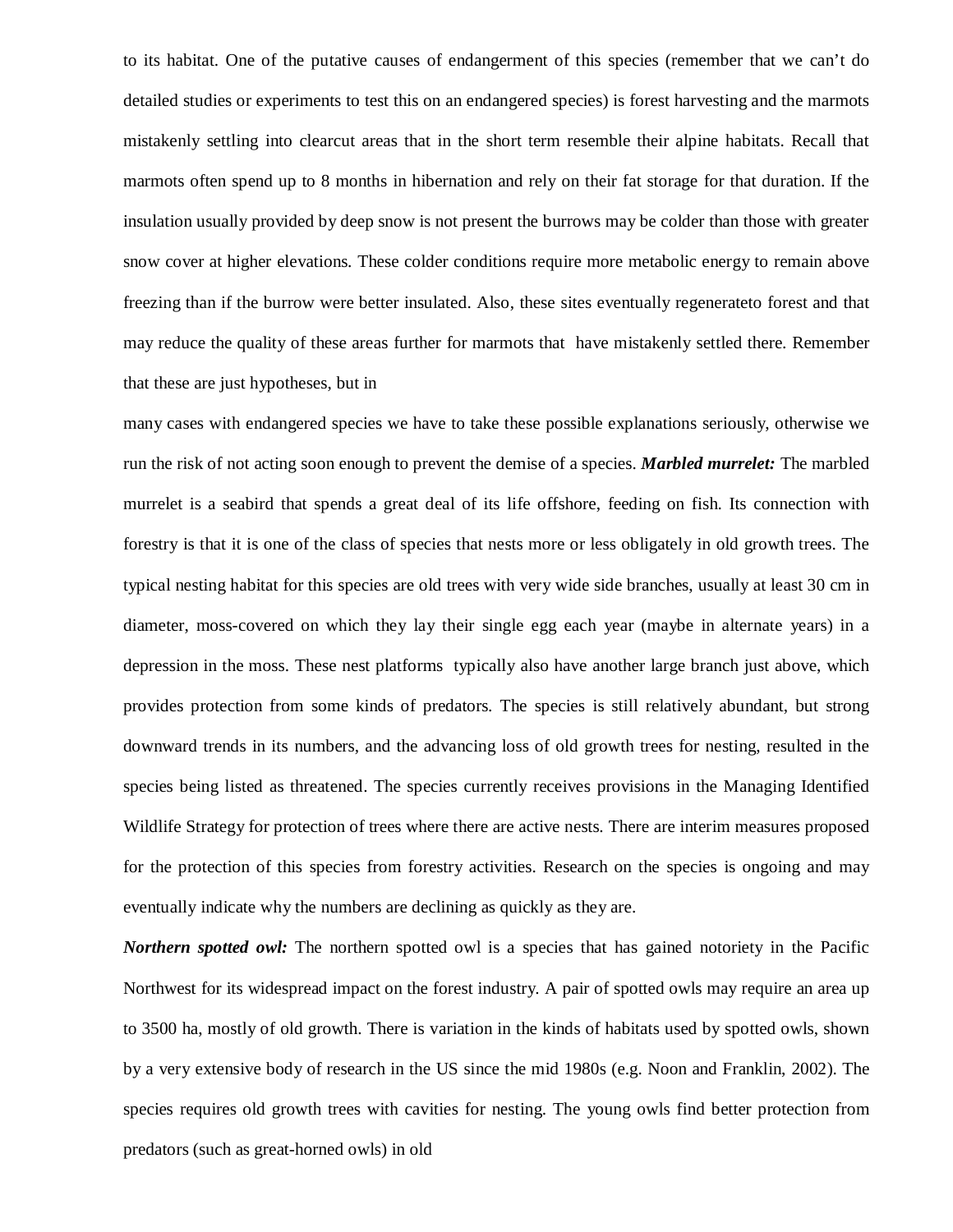growth forests. Foraging habitat was thought to be primarily in old growth forests with extensive understory, which provides habitat for one of its main prey, the northern flying squirrel (Carey *et al*. 1995). In other parts of its range it may also prey on woodrats, some species of which are found at forest edges and second growth forests. In BC the species is found in the southwest portion of the province, mostly in the Vancouver, Chilliwack, Lilloett, and Merritt Forest Districts. Thetrend in BC appears to be strongly downward (Blackburn *et al*. 2002) although the reasons are unknown. In 1995 BC set up special management zones around the areas where the species was known to occur, with the intention that this special protection would provide high quality habitat for the owls known to occur in BC. Recent evidence indicates that even these special management areas have not stopped the decline of this species in BC. Because of the high public profile of this species and its association with old growth forest, it remains a high priority species for the provincial government.

#### **Practical aspects of wildlife management**

### *Identification*

Putting a name to a species is critical and there are many species that look alike. It is easy to confuse species that may be endangered with ones that may be extremely common. Errors of identification can result in lost time and money, or costly lawsuits and loss of goodwill. Carry up-to-date field guides. Consult with credible biologists (those with a highly-regarded reputation).

### *Methods for estimating numbers, movements, and population status*

One needs to know how many individuals there are of a species of interest, to determine if the numbers are going up, down, or staying relatively constant. We also need to know if a management action is having the desired effect on a population. Trapping and sampling – Methods for trapping or sampling depend on the species of interest and the information required. This information would be available from a biologist, either from one of the universities, government office, or consultants. Any kind of capture or handling of wildlife requires permits from the provincial government. There are three general classes of population estimates, each with benefits and limitations. These are indices of abundance, relative abundance, and density estimates (number per area).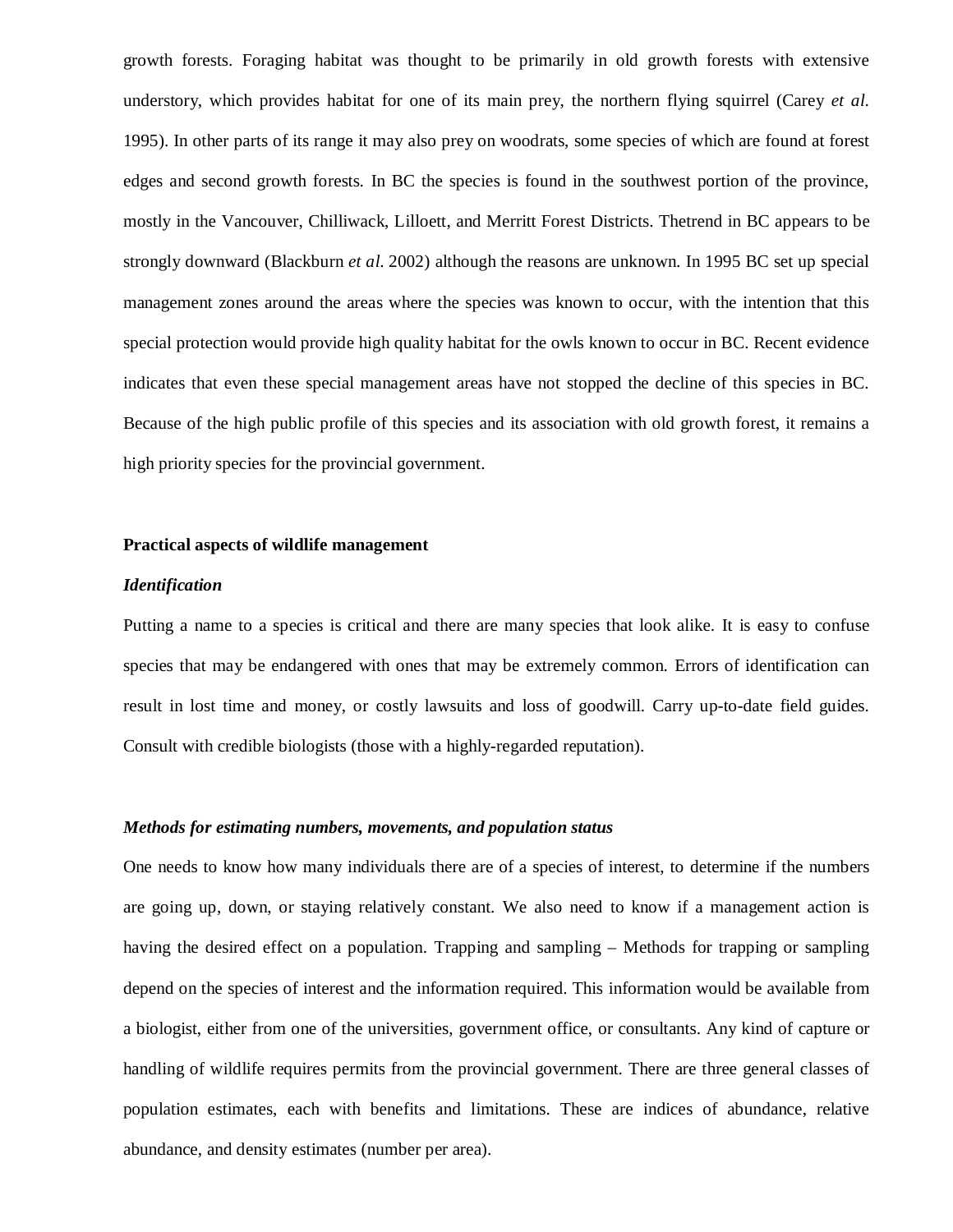## **Method Advantages Limitations Examples**

Indices Fast, inexpensive, No actual number, Scat surveys gives trends many potential biases

Relative Inexpensive, gives No actual number, Winter bird counts, Abundance trends many potential biases hunting returns Density Actual numbers, Expensive, long-term, Mark-recapture

demographic can be biased (group or indiinformation vidual marks) or sampling The estimation of density depends to a large extent on being able to distinguish animals that have been seen previously from those not seen before. This typically means marking animals somehow. The best approach is for animals to be uniquely marked, i.e. each individual with a different number or slightly different mark (e.g. different colour combinations). Animals can be marked with ear tags (most mammals), leg bands (birds), coloured elastomer dye injections under the skin (amphibians), PIT tags (most species), hair dye or bleach (mammals), and coloured paint marks (birds and reptiles). In some cases individuals can be distinguished by careful study of individual marking patterns in their skin or by collecting bits of hair for DNA analysis. All of these methods depend on the "dilution" method, usually called capturemark- recapture (or markrecapture) methods. In the simplest form this is based on solving a simple ratio based on catching some number of individuals (n1), marking them, and releasing them back into the population. We then resample the population, usually a day or a few days later (allowing for mixing within the population), and look at the ratio of marked to unmarked individuals. The ratio of marked to unmarked individuals in the second sample should be the same as the ratio of our initial sample to the whole population. This method depends on several assumptions, some of which we have difficulty being sure of. One assumption is that the population is "closed", i.e. immigration and emigration are very small contributors to the change in numbers between our sampling times. We also have to assume that animals that are marked keep their marks, and are no more likely or unlikely to be killed than animals that are not marked. Likewise, we have to assume that animals that have been trapped once are just as likely to be trapped again as they were the first time, i.e. they do not learn to avoid traps or go preferentially into them (they are often baited). The methods for mark-recapture estimates of numbers have become increasingly sophisticated in the past 15 years. Good sources of information on mark-recapture methods are to be found in Krebs (1999), and Anderson *et al*. (2000).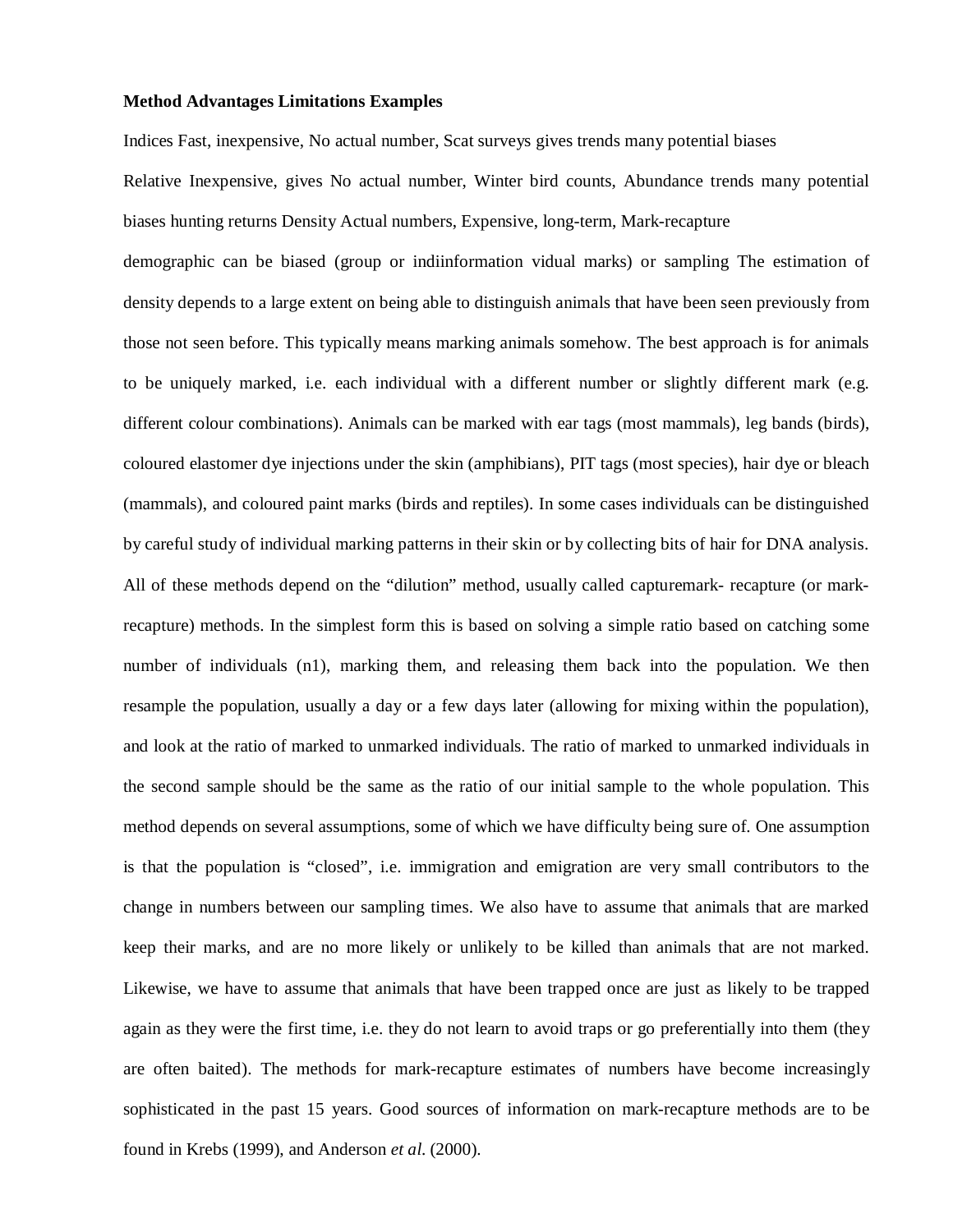## *Habitat supply models*

We rarely have the resources to do extensive inventories for most wildlife species, and in fact for most species we have almost no detailed information on numbers and habitats. For those species where there are estimates of population numbers for some areas, e.g. grizzly bears, habitat supply models have been used to estimate total numbers. These models typically determine the relative value of particular kinds of habitats, which may be capable of supporting some estimated density of bears (or other species). Rather than try to estimate numbers across

the whole province this habitat mapping seems like a good way to determine numbers cheaply. Habitat type or quality may be estimated by GIS, land inventory, or even by remote sensing, thereby providing extensive coverage that would not be possible from intensive surveys for population estimates. An important point to realise is that habitats are not always filled to "capacity", and in many instances even prime habitat may be vacant, depending on other influences on populations. Thus, habitat supply models may be a useful tool if used cautiously and recognising the assumptions behind the models. The estimation of numbers is how we determine the status and trends of population numbers, as well as the effect of management. Good management depends on reliable data. Other specialists: BC Ministry of Water, Land and Air Protection have the mandate to manage wildlife, as wildlife is a provincial jurisdiction. They also have staff with knowledge of many species, especially in a local context. BC Ministry of Forests also has staff that do research with wildlife and can provide advice. The Canadian Wildlife Service (CWS) of Environment Canada is the federal agency that is involved in wildlife management, particularly for migratory species and for species at risk. The CWS role in wildlife management is constitutionally intended to be to co-manage with provincial authorities. Consulting biologists may be able to provide advice.

## **Key concepts for forest wildlife management**

**Representation**: Maintain elements of all ecosystem types, structure types, and BEC variants.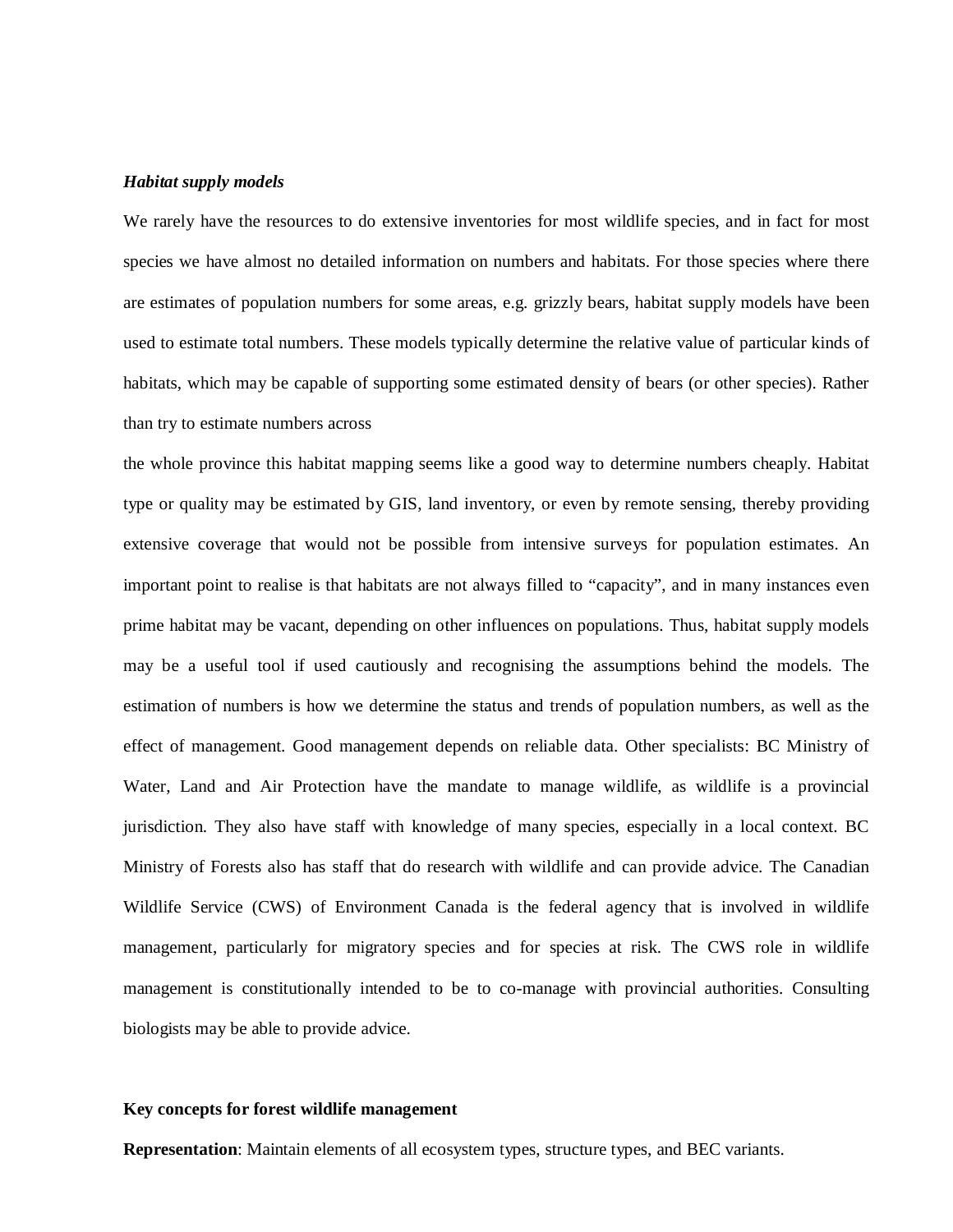**Remnant sizes**: One size won't fit all, so ensure a variety of remnant sizes, especially some large ones.

**Riparian habitats**: Protect riparian habitats, especially in patches rather than thin reserves, wherever possible.

**Standing dead and coarse woody debris**: Maintain structural elements critical to cavity nesters and other species that use downed wood.

**Connectivity**: Ensure populations do not become completely isolated by forest management, including roads and other operations.

**Ensure effective, self-sustaining populations are maintained**: The key to longterm persistence of populations is a large enough population to maintain itself and not be vulnerable to the threats associated with small, isolated populations.

**Wildlife Habitat Areas**: Special designs for some species that might not be taken care of through other management efforts.

## **Bottom line:**

*Don't apply the same design to every piece of forest. Maintain diverse stand, forest, and landscape structures.*

# **Additional information is produced and given in hard copy as handout.**

# *References*

Anderson, D.R., K.P. Burnham and W.L. Thompson. 2000. Null hypothesis testing: Problems, prevalence, and an alternative. J. Wildlife Management 64:912- 923.

Blackburn, I.R., Alton S. Harestad, James N.M. Smith, Stephen Godwin, Reed Hentze, and Carla B. Lenihan. 2002. Population assessment of the Northern Spotted Owl in British Columbia 1992-2001. BC Ministry of Water, Land & Air Protection, Surrey, BC. Boutin, S., C.J. Krebs, R. Boonstra, M.R.T. Dale, S.J. Hannon, K. Martin, and A.R.E. Sinclair. 1995. Population changes of the vertebrate community during a showshoe hare cycle in Canada's boreal forest. Oikos 74:69-80.

Carey, A.B. and K.C. Peeler. 1995. Spotted owls: resource and space use in mosaic landscapes. J Raptor Research 29:223-239. Cockle, K.L. and J.S. Richardson. 2003. Do riparian buffer strips mitigate the impacts of clearcutting on small mammals? Biological Conservation 109: *in press*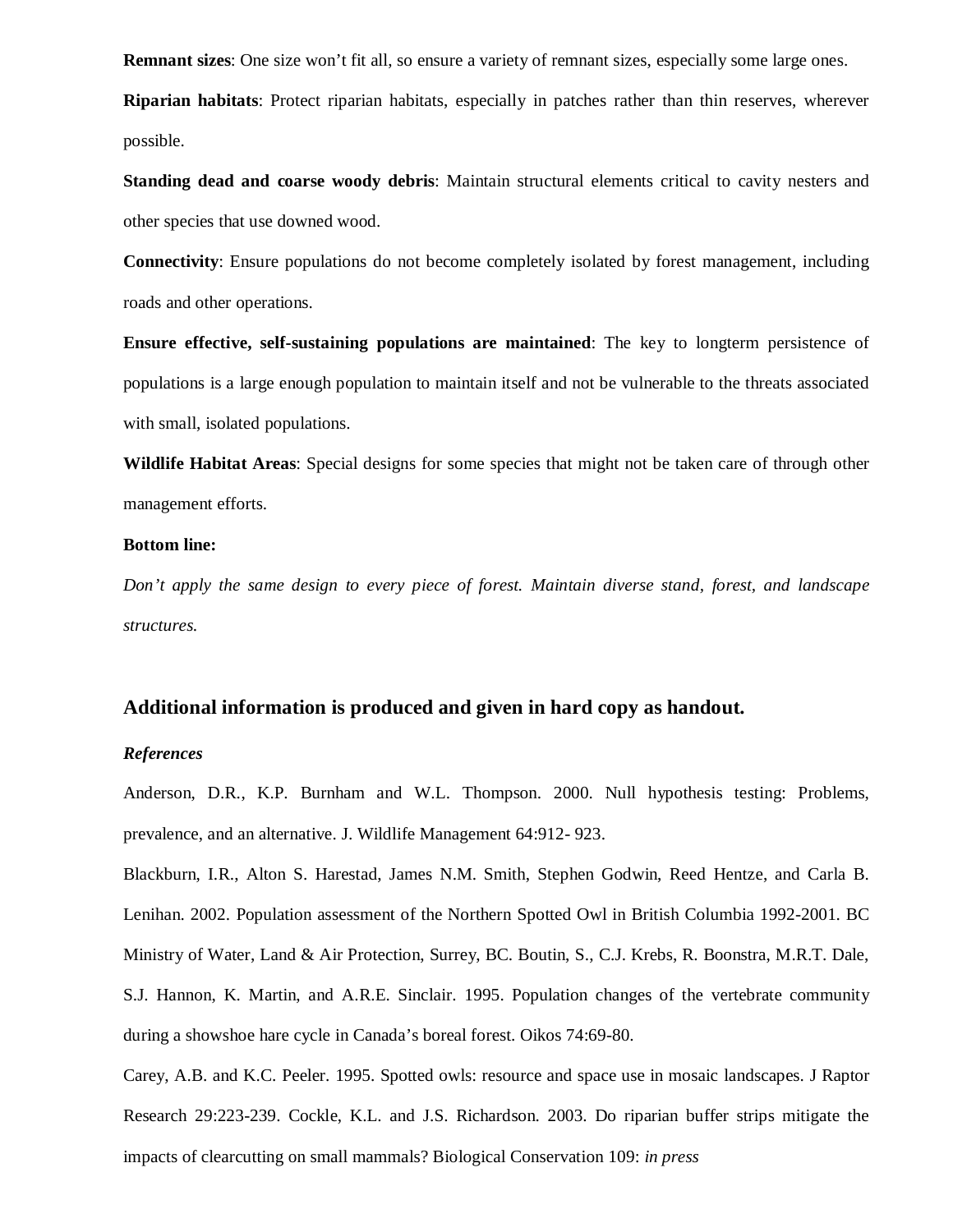Fuhr, B. and D.A. Demarchi. 1990. A methodology for grizzly bear habitat assessment in British Columbia. Wildlife Bulletin B-67, Wildlife Branch, BC Environment, Victoria, BC. Gilpin, M.E. and M.E. Soulé. 1986. Minimum viable populations: processes of species extinction. pp. 19-34 *in* Soulé, M.E. (ed.), Conservation Biology: The Science of Scarcity and Diversity. Sinauer, Boston, MA. Kelsey, K.A. and S.D. West. 1998. Riparian Wildlife. pp. 235-258 *in* R.J. Naiman

and R.E. Bilby (eds.), River Ecology and Management: lessons from the Pacific Coastal Ecoregion. Springer, NY. Krebs, C.J. 1999. Ecological Methodology, 2nd edition. Addison-Wesley,California.

Krebs, C.J., S. Boutin, R. Boonstra, A.R.E. Sinclair, J.N.M. smith, M.R.T. Dale, K. Martin, and R. Turkington. 1995. Impact of food and predation on the snowshoe hare cycle. Science 269:1112-1115.

Lima, S. 1988. Initiation and termination of daily feeding in dark-eyed juncos:

influence of predator risk and energy reserves. Oikos 53:3-11.

Martin, K. and J.M. Eadie. 1999. Nest webs: A community-wide approach to the management and conservation of cavity-nesting forest birds. Forest Ecology and Management 115: 243-257.

Messier, F. 1991. The significance of limiting and regulating factors on the demography of moose and white-tailed deer. J. Anim. Ecol. 60:377-394.

Monello, R.J., D.L. Murray and E.F. Cassirer. 2001. Ecological correlates of pneumonia epizootics in bighorn sheep herds. Can. J. Zool. 79:1423-1432.

Newton, I. 1994. The role of nest sites in limiting the numbers of hole-nesting birds: A review. Biological Conservation 70: 265-276.

Noon, B.R. and A.B. Franklin. 2002. Scientific research and the spotted owl (*Strix occidentalis*): opportunities for major contributions to avian population ecology. The Auk 119:311-320.

Paine, R.T. 1980. Food webs: linkage, interaction strength and community infrastructure. J. Anim. Ecol. 49:667-686.

Parker, K.L., M.P. Gillingham, T.A. Hanley, and C.T. Robbins. 1999. Energy and protein balance of freeranging black-tailed deer in a natural forest environment. Wildlife Monographs 143:1-48.

Peterson, R.O. 1995. The Wolves of Isle Royale: a broken balance. Willow Creed Press, Wisconsin. 189